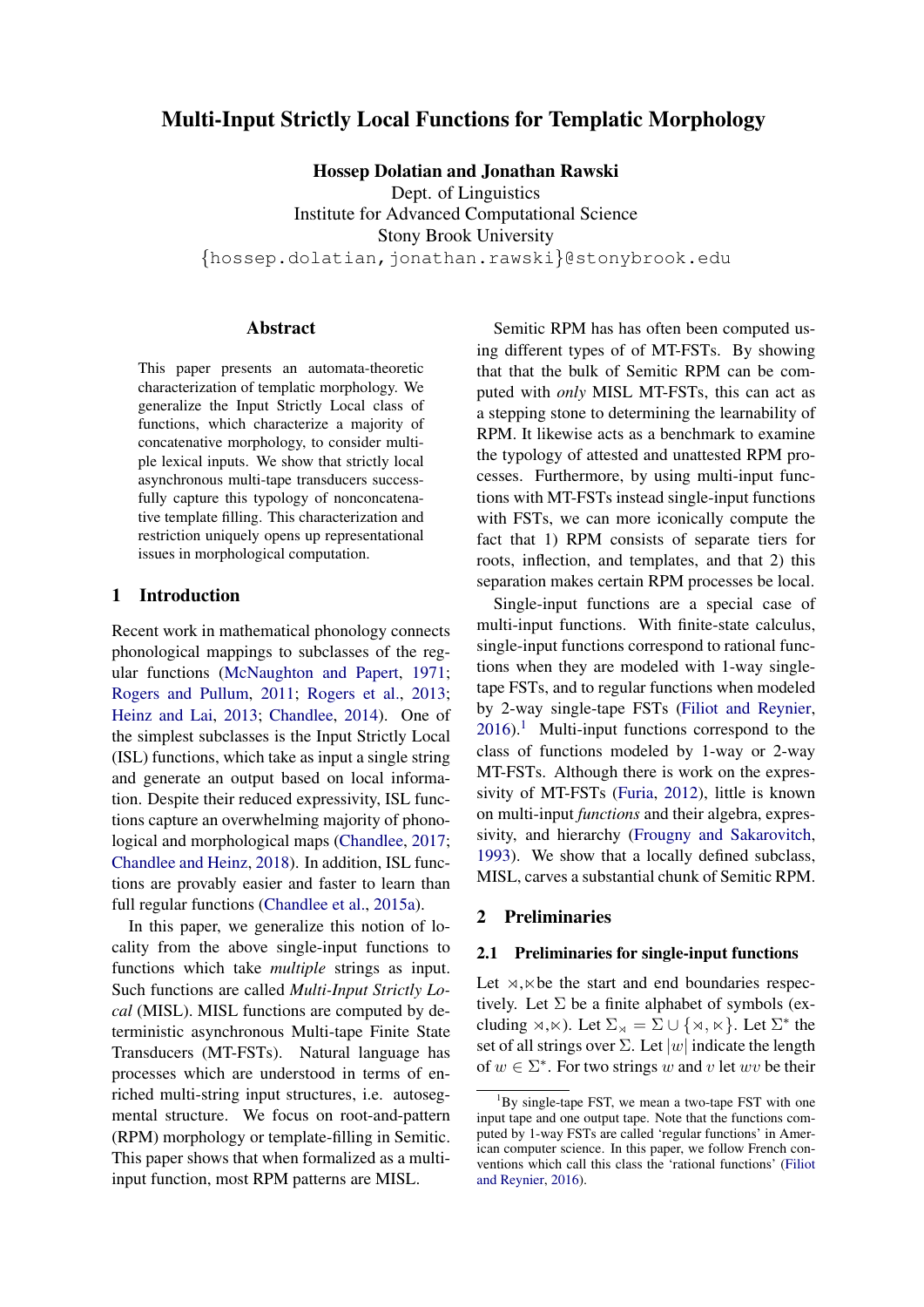concatenation, and for a set  $L \subset \Sigma^*$  of strings and a string *w*, by *wL* we denote  $\{wv|v \in L\}$ . Let  $\lambda$ denote the empty string.

Given some string *u* and a natural number *k*, the *k-suffix* of *u* is the last *k* symbols of *u*:  $\text{suffix}(u, k) = v \text{ s.t. } |v| = k \text{ and } xv = u \text{ for some }$  $x \in \Sigma^*$ . For an alphabet  $\Sigma$ , the *k*-factors of  $\Sigma$  are the set of strings  $w \in \Sigma^*$  such that  $|w| \leq k$ .

Informally, a single-input function *f* is *k*-ISL if for all  $u_1, u_2 \in \Sigma^*$ , if  $\text{suffix}(u_1, k-1) =$  $\text{suffix}(u_2, k-1)$  then the two strings have the output extensions w.r.t *f* [\(Chandlee,](#page-9-1) [2014;](#page-9-1) [Chandlee](#page-9-8) [et al.,](#page-9-8) [2015b\)](#page-9-8). For any *k*-ISL function *f* over domain  $\Sigma^*$ , there exists a *canonical* deterministic single-tape finite-state transducer (1T-FST) *M* such that  $|M| = f$  (meaning *M* computes *f*), and every state  $q \in Q$  in *M* is labelled with one of the  $k-1$  suffixes of  $\Sigma^*$ . Transitions are function tuples  $\Delta: Q \times \Sigma \to Q \times \Gamma^*$ . For a state  $q \in Q$  and input symbol  $a \in \Sigma$ ,  $\delta(q, a) = (p, B)$  such that  $B \in \Gamma^*$  and  $p = \text{suffix}(qa, k - 1)$ .

#### <span id="page-1-0"></span>2.2 Preliminaries for multi-input functions

We introduce notation for functions which take multiple strings as input. To do so, we use tuples demarcated by brackets. In the formalization here, we only consider functions which produce one output string, not a tuple of output strings. But extending the formalization is trivial; such a function is illustrated in another paper of ours in the same volume.

A function *f* is an *n*-input function if it takes as input a tuple of *n* strings:  $[w_1, \ldots, w_n]$ , which we represent as  $\vec{w}$ , where each word  $w_i$  is made up of symbols from some alphabet  $\Sigma_i$  such that  $w_i \in \Sigma_i^*$ . Each alphabet  $\Sigma_i$  may be disjoint or intersecting, so two input strings  $w_i, w_j$  may be part of the same language  $\Sigma_i^*$ . These *n* alphabets form a tuple  $\vec{\Sigma}$ . Tuples can be concatenated: if  $\vec{w} = [ab, c], \vec{x} = [d, ef],$  then  $\vec{w}\vec{x} = [abd, cef].$ 

To generalize the notion of suffixes into multiple strings, we define a tuple of *n* natural numbers as  $\vec{k} = [k_1, \ldots, k_n]$ . Given some tuple of *n* strings  $\vec{w}$  and tuple of *n* numbers  $\vec{k}$ ,  $\vec{k}$ -suffix of  $\vec{w}$  is a tuple  $\vec{v}$  of *n* strings  $v_i$ , made up of the last  $k_i$  symbols on  $w_i$ :  $\text{suffix}(\vec{w}, \vec{k}) = V$  s.t.  $\vec{v} =$  $[v_1, \ldots, v_n]$  and  $|v_i| = k_i$  and  $x_i v_i = w_i$  for  $x_i \in$  $\Sigma_i^*$ . E.g. for  $\vec{w}$ =[abc,def] and  $\vec{k}$  = [2, 1],  $\text{surf}(\vec{w}, \vec{k}) = [bc, f]$ . Given a tuple  $\vec{k}$ , the operation  $\vec{k} - x$  subtracts *x* from each of  $k_i$ . E.g., for  $\vec{k} = [2, 3, 6], \vec{k} - 1 = [1, 2, 5]$ . For a tuple of al- $\vec{k} = [2, 3, 6], \vec{k} - 1 = [1, 2, 5].$  For a tuple of al-

phabets  $\vec{\Sigma}$ , the  $\vec{k}$  –  $factors$  of  $\vec{\Sigma}$  is the set of tuples  $\vec{w} \in \vec{\Sigma}$  such that  $|w_i| \leq k_i$ . For example with

Let *f* be an *n*-input function defined over an *n*-tuple  $\vec{w}$  of input strings  $\vec{w} = [w_1, \ldots, w_n]$ taken from the tuple of *n* alphabets  $\vec{\Sigma}$ . As an *informal* and intuitive abstraction from ISL functions, *f* is Multi-Input Strictly Local (MISL) for  $k = [k_1, \ldots, k_n]$  if the function operates over a bounded window of size  $k_i$  for  $w_i$ . Formally,

**Definition 1:** A function  $f$  is  $\vec{k}$ -MISL iff there exists a deterministic asynchronous Multitape FST such that i)  $|M| = f$ , and ii) the MT-FST is canonically  $\vec{k}$ -MISL

We explain  $\vec{k}$ -MISL Multi-tape FSTs in the next section.

Definition 1 is a automata-based definition of an MT-FST. We are currently working on finding a language-theoretic-based definition of an MISL function. Possible definitions for ISL functions, such as the use of tails or output extensions, cannot be easily extended to MISL functions. This is because are functions which have an MISL MT-FST, *but* the function has an infinite set of tails. We are currently investigating whether a monoidal definition of MISL functions is useful.

For an ISL function, it does not matter if the input string is read left-to-right or right-to-left. But for an MISL function, it does. A function may be left-to-right MISL but not right-to-left MISL. We leave out a proof but an illustration is given in another paper of ours in the same volume.

#### 2.3 Multi-tape finite-state transducers

Multi-input functions can be modeled by multitape FSTs (MT-FST). An MT-FST is conceptually the same as single-tape FSTs, but over *multiple* input tapes [\(Rabin and Scott,](#page-10-3) [1959;](#page-10-3) [Elgot and](#page-9-9) [Mezei,](#page-9-9) [1965;](#page-9-9) [Fischer,](#page-9-10) [1965;](#page-9-10) [Fischer and Rosen](#page-9-11)[berg,](#page-9-11) [1968;](#page-9-11) [Furia,](#page-9-6) [2012\)](#page-9-6). MT-FSAs and MT-FSTs are equivalent, and single-tape FSTs correspond to an MT-FSA with two tapes.

Informally, a MT-FST reads *n* multiple input strings as *n* input tapes, and it writes on a single output tape. Each of the *n* input strings is drawn from its own alphabet  $\Sigma_i$ . The output string is taken from the output alphabet  $\Gamma$ . For an input tuple of *n* strings  $\vec{w} = [w_1, \ldots, w_n] =$  $[\sigma_{1,1} \ldots \sigma_{1,|\mathcal{W}_1|}, \ldots, \sigma_{n,1} \ldots \sigma_{n,|\mathcal{W}_n|}],$  the initial configuration is that the MT-FST is in the initial state  $q_0$ , the read head. The FST begins at the first position of each of the *n* input tapes  $\sigma_{i,1}$ , and the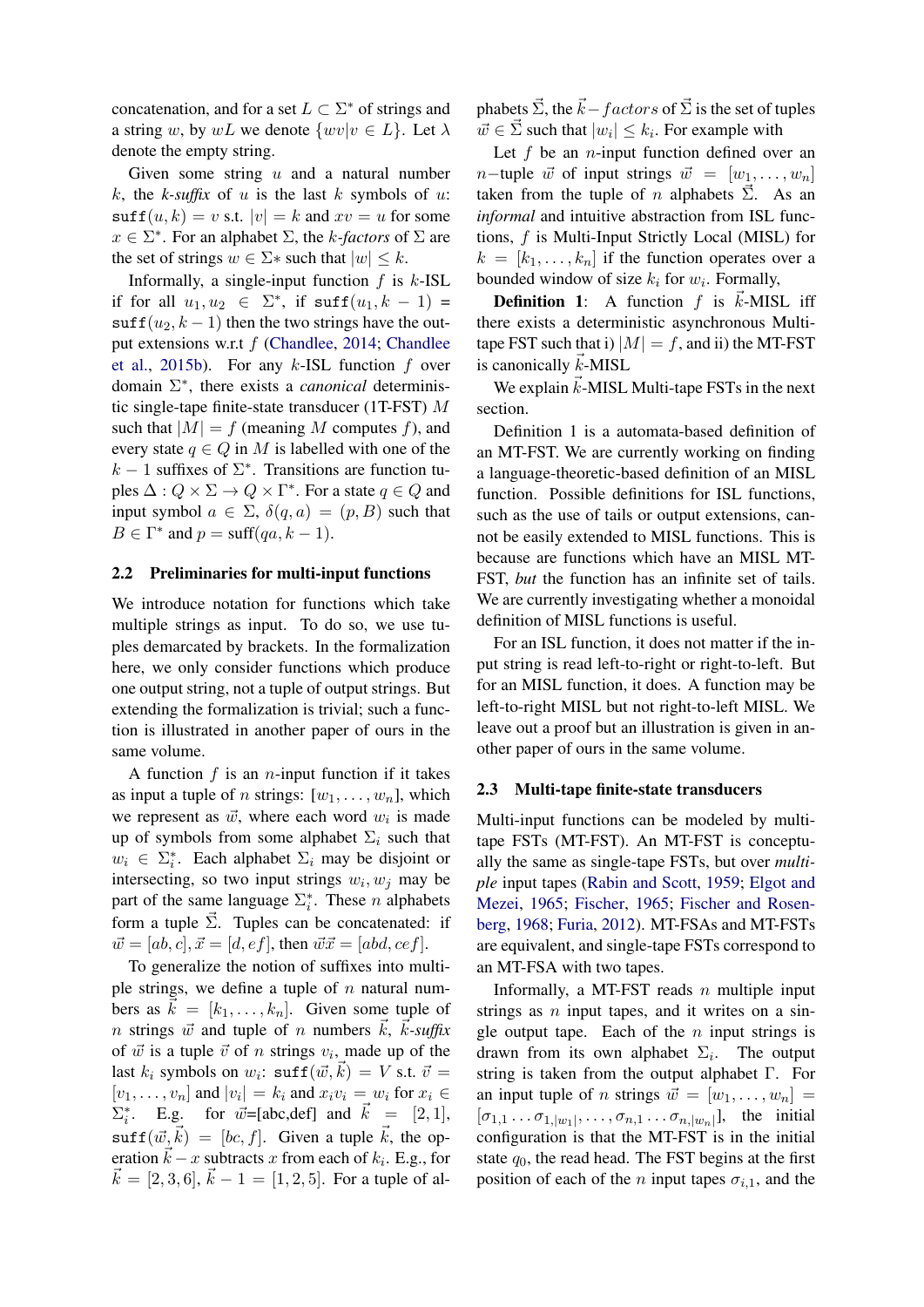writing head of the FST is positioned at the beginning of an empty output tape. After the FST reads the symbol under the read head, three things occur: 1) the state changes; 2) the FST writes some string; 3) the read head may advance to the right (+1) or stay put (0) on different tapes: either move on all tapes, no tapes, or some subset of the tapes.

This process repeats until the read head "falls off" the end of each input tape. If for some input  $\vec{w}$ , the MT-FST falls off the right edge of the *n* input tapes when the FST is in an accepting state after writing *u* on the output tape, we say the MT-FST transduces, transforms, or maps,  $\vec{w}$  to  $u$  or  $f_T \vec{w} = u^2$  $f_T \vec{w} = u^2$  Otherwise, the MT-FST is undefined at *w*~. We illustrate MT-FSTs in *§*[4.](#page-3-0)

Formally, a  $n-MT-FST$  for some natural number *n* is a 6-tuple  $(Q, \vec{\Sigma_{\times}}, \Gamma, q_0, F, \Delta)$  where:

- *n* is the number of input tapes
- *• Q* is the set of states
- $\vec{\Sigma}_{\bowtie} = [\Sigma_{1\rtimes}, \dots, \Sigma_{n\rtimes}]$  is a tuple of *n* input alphabets  $\Sigma_i$  which include the end boundaries  $\Sigma_{i}$ <sub>ix</sub>
- $\Gamma$  is the output alphabet
- $q_0 \in Q$  is the initial state
- $F \subset Q$  is the set of final states
- $\delta: Q \times \overrightarrow{\Sigma}_{\times} \to Q \times \overrightarrow{D} \times \Gamma^*$  is the transition function where
	- $-D = \{0, +1\}$  is the set of possible directions,<sup>3</sup>
	- $-\vec{D} = [D^n]$  is an *n*-tuple of possible directions to take on each tape

The above definition can be generalized for MT-FSTs which use multiple output tapes. As parameters, an MT-FST can be deterministic or non-deterministic, synchronous or asynchronous. We only use *deterministic* MT-FSTs which are weaker than non-deterministic MT-FSTs. An MT-FST is synchronous if all the input tapes are advanced at the same time, otherwise it is asynchronous. We use asynchronous MT-FSTs which are more powerful than synchronous MT-FSTs. Synchronous MT-FSTs are equivalent to multitrack FSAs which are equivalent to single-tape FSAs, making them no more expressive than regular languages. For a survey of the properties of MT-FSAs and MT-FSTs, see [Furia](#page-9-6) [\(2012\)](#page-9-6).

A configuration *c* of a  $n-MT-FST$  *M* is an element of  $(\Sigma_{\tiny \text{N}}^* \times \Sigma_{\tiny \text{N}}^* \times \Gamma^*)$ , short for  $([\Sigma_{1\times}^* q \Sigma_{1\times}^*, \dots, \Sigma_{n\times}^* q \Sigma_{n\times}^*] \times \Gamma^*).$  The meaning of the configuration  $c = ([w_1qx_1, \ldots, w_nqx_n], u)$ is the following. The input to  $M$  is the tuple  $\vec{w}\vec{x} = [w_1x_1,\ldots,w_nx_n]$ . The machine is currently in state *q*. The read head is on each of the *n*input tapes on the first symbol of  $x_i$  (or has fallen off the right edge of the input tape if  $x_i = \lambda$ ). *u* is currently written on the output tape.

Let the current configuration be  $([w_1qa_1x_1,\ldots,w_nqa_nx_n],u)$  and let the current transition arc be  $\delta(q, [a_1, \ldots, a_n]) = (r, \vec{D}, v)$ . If  $\vec{D} = [0^n]$ , then the next configuration is  $([w_1ra_1x_1,\ldots,w_nra_nx_n],uv)$  in which case we write  $([w_1qa_1x_1,\ldots,w_nqa_nx_n],u) \rightarrow$ <br> $([w_1ra_1x_1,\ldots,w_nra_nx_n],uv)$   $(=$  none  $([w_1ra_1x_1,\ldots,w_nra_nx_n],uv)$ of the tapes are advanced). If  $\vec{D}$  =  $[+1^n]$ , then the next configuration is  $([w_1a_1rx_1,\ldots,w_na_nrx_n],uv)$  in which case we write  $([w_1qa_1x_1,\ldots,w_nqa_nx_n],u) \rightarrow$  $([w_1a_1rx_1,\ldots,w_na_nrx_n],uv)$  (= all the tapes are advanced). Otherwise, the next configuration is  $([w_i C_1 x_1 \ldots, w_n C_n x_n, \ldots], uv)$  where  $C_i =$ *ra*<sup>*i*</sup> if  $D_i = 0$  and  $C_i = a_i r$  if  $D_i = +1$  in which case we write  $([w_1qa_1x_1,\ldots,w_nqa_nx_n],u) \rightarrow$  $([w_iC_1x_1 \ldots, w_nCx_n, \ldots], uv)$  (= a subset of the tapes are advanced)[.4](#page-2-2)

The transitive closure of  $\rightarrow$  is denoted with  $\rightarrow^+$ . Thus, if  $c \rightarrow + c'$  then there exists a finite sequence of configurations  $c_1, c_2, \ldots, c_n$  with  $n > 1$  such that  $c = c_1 \rightarrow c_2 \rightarrow \ldots \rightarrow c_n = c'$ .

As for the function that a MT-FST *M* computes, for each *n*-tuple  $\vec{w} \in \vec{\Sigma}^*$  where  $\vec{w} =$  $[w_1, \ldots, w_n]$ ,  $f_M(\vec{w}) = u \in \Gamma^*$  (where  $f_M =$ *|M|)* provided there exists  $q_f \in F$  such that  $([q_0 \rtimes w_1 \ltimes, \ldots, q_0 \rtimes w_n \ltimes], \lambda) \rightarrow^+ ([\times w_1 \ltimes$  $q_f, \ldots, \forall w_n \times q_f$ , *u*). Otherwise, if the configuration is  $(\forall w_1 \times q, \dots, \forall w_n \times q, u)$  and  $q \notin F$ then the transducer crashes and the transduction  $f_T$  is undefined on input  $\vec{w}$ . Note that if a MT-FST is deterministic, it follows that if  $f_T(\vec{w})$  is defined then *u* is unique.

As explained in  $\S2.2$ , we define a function as  $\vec{k}$ -MISL iff there exists a corresponding deterministic asynchronous  $\vec{k}$ -MISL Multi-tape FST.

**Definition 2:** A deterministic asynchronous MT-FST M with alphabet  $\overline{\Sigma}$  is a canonical MT-

<span id="page-2-0"></span><sup>&</sup>lt;sup>2</sup>If the MT-FST generates tuples instead of single strings, then the MT-ST maps  $\vec{w}$  to  $\vec{u}$ .

<span id="page-2-1"></span><sup>&</sup>lt;sup>3</sup>If the MT-FST reads from right to left, then it uses the -1 direction parameter

<span id="page-2-2"></span><sup>&</sup>lt;sup>4</sup>Note that the interpretation of the third type of configuration subsumes the first two. We explicitly show the first two for illustrative reasons.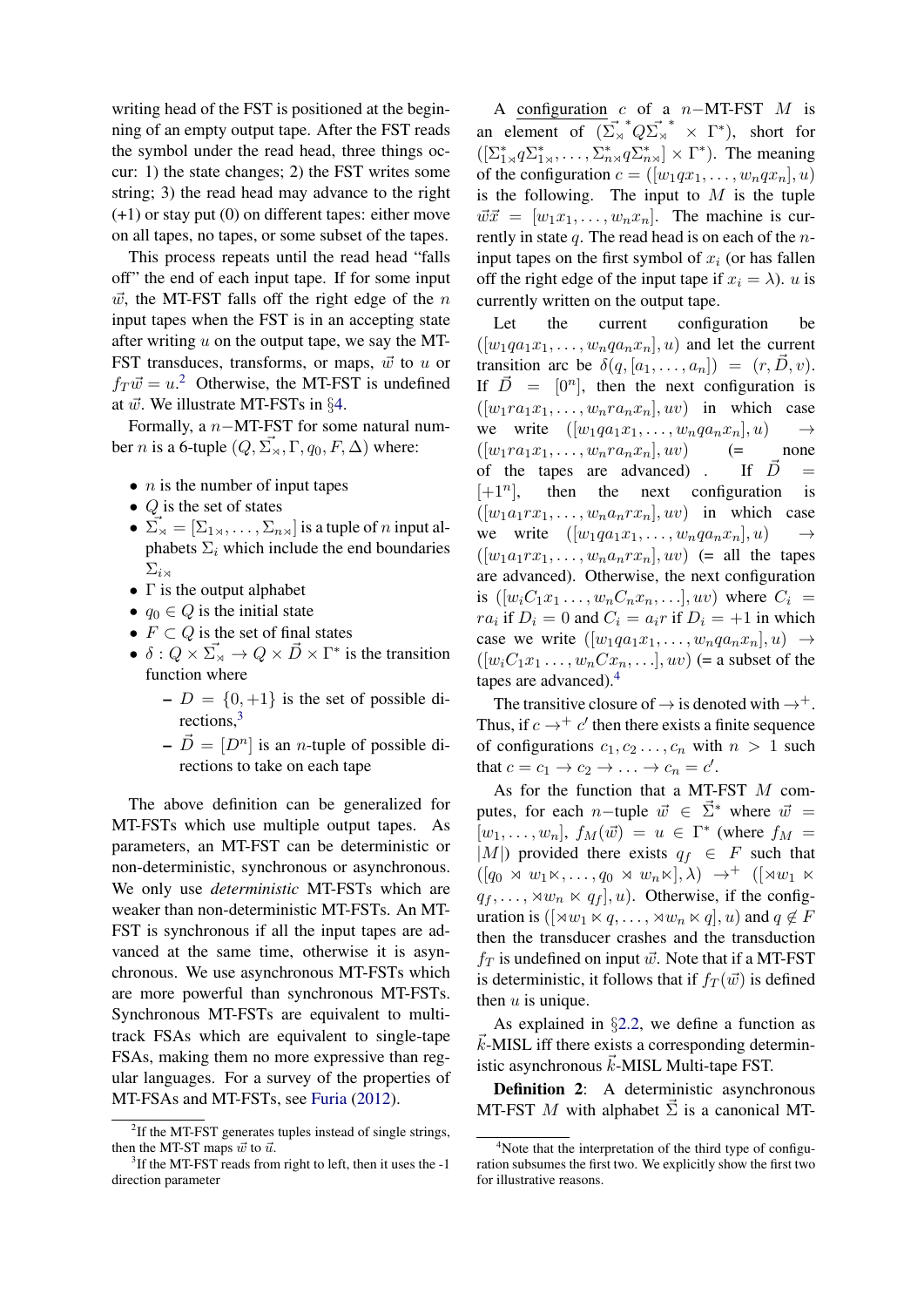FST for an  $\vec{k}$ -MISL function  $f$  if the states of  $M$ are labelled with the  $\vec{k} - 1$  suffixes of  $\vec{\Sigma}$ .

In Definition 2, the restriction on state labels does not apply to the unique initial state and unique final state. In other words, except for the initial and final states  $q_0$  and  $q_f$ , every state corresponds to a possible  $\vec{k} - 1$  *factor* of *f* 

## 3 Root-and-pattern morphology in template filling

.

Semitic root-and-pattern morphology (RPM) involves segmenting a word into multiple discontinuous morphemes or morphs: a consonantal root C, inflectional vocalism  $V$ , and prosodic template  $T$ .<sup>[5](#page-3-1)</sup> A partial paradigm of Standard Arabic verbs is in Table [1,](#page-4-0) amassed from [McCarthy](#page-10-4) [\(1981\)](#page-10-4). To illustrate, the verb *kutib* (Table [1a](#page-4-0)) is morphologically composed of a root C=*ktb*, vocalism V=*ui*, and template T=*CVCVC* which marks locations for consonants and vowels. Its autosegmental struc-ture is provided in Table [1a](#page-4-0).<sup>6</sup>

The bulk of theoretical and psycholinguistic results show that Semitic RPM *does* involve template-filling [\(Prunet,](#page-10-5) [2006;](#page-10-5) [Aronoff,](#page-8-0) [2013;](#page-8-0) [Kastner,](#page-9-12) [2016\)](#page-9-12), but the formulation of templates is controversial [\(Ussishkin,](#page-10-6) [2011;](#page-10-6) [Bat-El,](#page-8-1) [2011\)](#page-8-1). One hypothesis is that the template is composed of CV slots [\(McCarthy,](#page-10-4) [1981\)](#page-10-4). Alternatives are that the template is made of prosodic units like moras, syllables, and feet [\(McCarthy and Prince,](#page-10-7) [1990a](#page-10-7)[,b\)](#page-10-8), is derived from other templates via affixation [\(McCarthy,](#page-10-9) [1993\)](#page-10-9), or is a set of optimized prosodic constraints [\(Tucker,](#page-10-10) [2010;](#page-10-10) [Kastner,](#page-9-12) [2016;](#page-9-12) [Zukoff,](#page-10-11) [2017\)](#page-10-11). Alternatively, the job of the template is done by deriving words from other words via *overwriting* or changing the vowels and conso-nants [\(Ussishkin,](#page-10-12) [2005\)](#page-10-12), e.g. *katab*+*ui*→*kutib*.

We take a theory-neutral position and focus on the *mathematical* function behind RPM. Mathematically, RPM is a 3-input function that takes as input a 3-tuple  $\vec{w} = [w_1, w_2, w_3]$  where  $w_1$  is the root C,  $w_2$  is the vocalism V,  $w_3$  is the template T. The input alphabets are  $\Sigma_1 = \Sigma_C$  of consonants,  $\Sigma_2 = \Sigma_V$  of vowels, and  $\Sigma_3 = \Sigma_T$  of prosodic slots *{*C,V*}* and other elements (moras, affixes). Each alphabet includes the start and end boundaries  $\rtimes$ ,  $\ltimes$ :  $\Sigma_{i\rtimes}$  =  $\Sigma_i \cup {\rtimes, \ltimes}$ . The output alphabet is the output segments.

Thus mathematically, many of the formalizaitons of templates are equivalent. Whether the template or T-string is made from CV units or moras is a *notational* difference [\(Kiraz,](#page-10-13) [2001\)](#page-10-13) and does not affect locality. The use of derivational affixation is analogous to function composition; it does not affect locality and is discussed in *§*[4.1.3,](#page-5-0)*§*[4.2.](#page-6-0) For prosodic optimization, the function still needs to be well-defined over multiple inputs and this makes a template be implicitly present in the function. This is discussed in [\(Dola](#page-9-14)[tian and Rawski,](#page-9-14) [2019\)](#page-9-14). As for an overwriting approach, it still requires a mechanism for placing the new segments that references discontinuity. That is, the function  $katab+ui \rightarrow kuti\bar{b}$  implicitly assumes that the vowels can be separated:  $kVtVb+ui \rightarrow kuti b$ . The fact that one of the inputs is a template with filled consonants *kVtVb* can be equally well broken down to a root and template *ktb+CVCVC*.

Computationally, different models have been used to compute the above *mathematical* function *behind* Semitic RPM: single-tape FSTs [\(Bird and Ellison,](#page-9-15) [1994;](#page-9-15) [Beesley and Karttunen,](#page-9-16) [2000,](#page-9-16) [2003;](#page-8-2) [Cohen-Sygal and Wintner,](#page-9-17) [2006;](#page-9-17) [Roark and Sproat,](#page-10-14) [2007\)](#page-10-14), synchronous MT-FSAs [\(Kiraz,](#page-10-15) [2000,](#page-10-15) [2001;](#page-10-13) [Hulden,](#page-9-18) [2009\)](#page-9-18), and nondeterministic asynchronous MT-FSTs [\(Kay,](#page-9-19) [1987;](#page-9-19) [Wiebe,](#page-10-16) [1992\)](#page-10-16). For a review, see [Kiraz](#page-10-15) [\(2000,](#page-10-15) 92), [Kiraz](#page-10-13) [\(2001,](#page-10-13) Ch4),and [Wintner](#page-10-17) [\(2014,](#page-10-17) 47). We model RPM with asynchronous deterministic MT-FSTs in order to capture its locality properties, which we explain next.

#### <span id="page-3-0"></span>4 Multi-Input Locality in Semitic

Mathematically, there is little discussion on the locality or non-locality of RPM. [Chandlee](#page-9-2) [\(2017\)](#page-9-2) shows that template-filling cannot be easily modeled with single-tape FSTs without sacrificing locality. Although not ISL, we show that the majority of RPM processes in Table [1](#page-4-0) are MISL.

Arabic roots are generally at most 5 segments, vocalisms at most 2 segments, and the template is at most 12 slots [\(McCarthy,](#page-10-4) [1981\)](#page-10-4). With this

<span id="page-3-1"></span><sup>5</sup> In Hebrew, some roots consists of consonants *and* vowels [\(Kastner,](#page-9-12) [2016\)](#page-9-12). This difference is computationally trivial as long the template still treats Cs and Vs differently.

<span id="page-3-2"></span><sup>&</sup>lt;sup>6</sup>We do not formalize RPM functions in broken plurals [\(Hammond,](#page-9-13) [1988;](#page-9-13) [McCarthy and Prince,](#page-10-8) [1990b\)](#page-10-8). [Kiraz](#page-10-13) [\(2001,](#page-10-13) 106) formalizes it as a MT-FSA which use two inputs tapes: the singular and the vocalism. The singular tape can be annotated with prosodic information. We conjecture that broken plural formation is also MISL because there are no long-distance dependencies. We leave out a full formalization for space.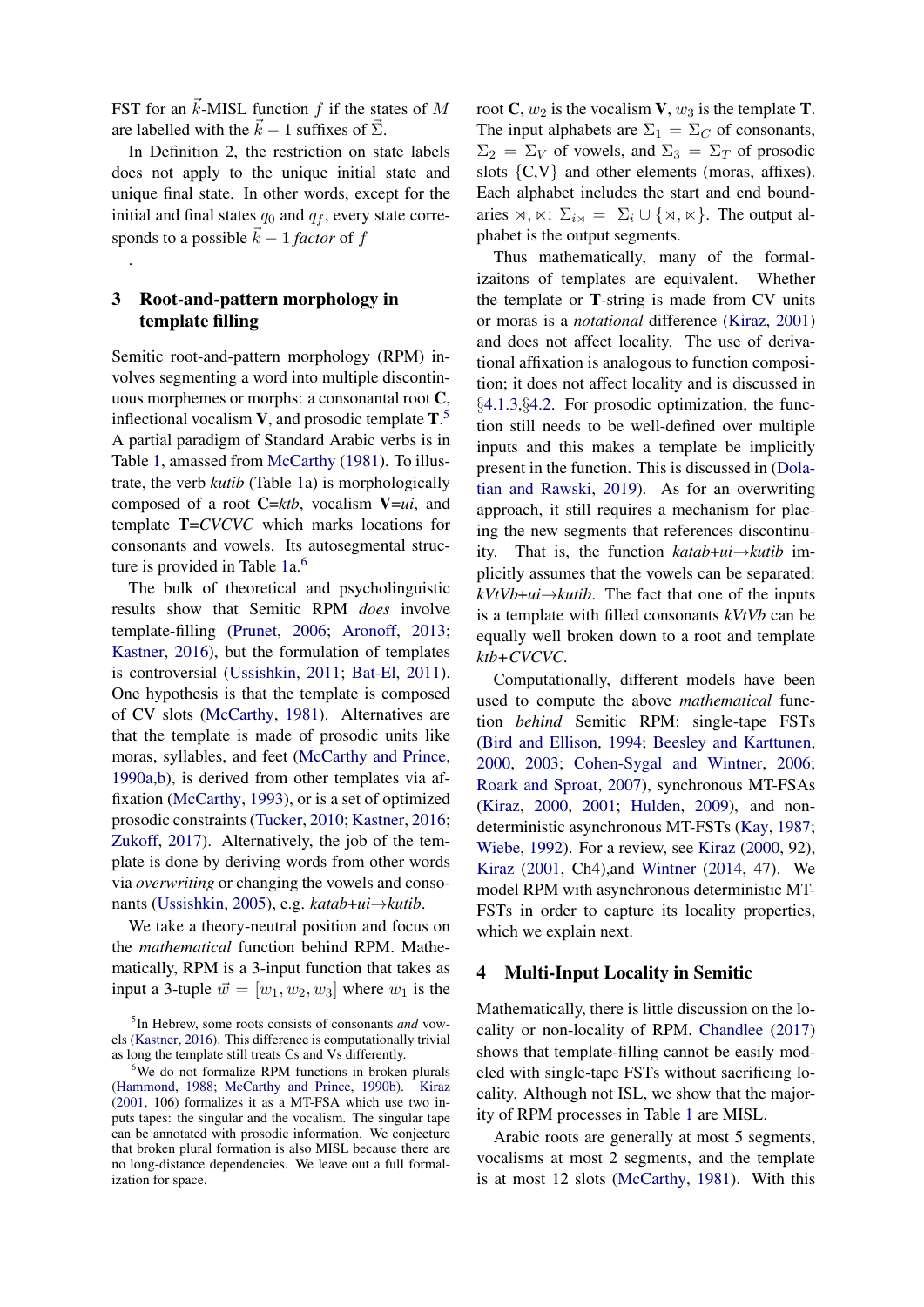<span id="page-4-0"></span>

| $\rm{a}$                  | Slot-filling pattern<br>$1-to-1$       | Binyan<br>Measure I<br>Passive | Gloss<br>kutib | Output<br>'was written' | Root<br>ktb                                                   | Template<br>Vowels<br>CVCVC<br>ui                                                                                                                                                                                   | $k$ -value<br>[1,1,1] |
|---------------------------|----------------------------------------|--------------------------------|----------------|-------------------------|---------------------------------------------------------------|---------------------------------------------------------------------------------------------------------------------------------------------------------------------------------------------------------------------|-----------------------|
| b                         | four consonants                        | Measure QI                     | turzim         | 'was translated'        | $tr\overline{3}m$                                             | $\mathbf u$<br>$\mathbf{i}$<br>k<br>$\mathbf{t}$<br>b<br>$\overline{1}$<br>$\mathsf I$<br>$\mathsf I$<br>$\mathbf C$<br>$\mathbf V$<br>$\mathbf C$<br>$\ensuremath{\mathsf{V}}$<br>$\mathbf C$<br>$\mu i$<br>CVCCVC | [1,1,1]               |
|                           |                                        | Passive                        |                |                         | t<br>$\overline{\phantom{a}}$<br>$\mathbf C$                  | $\mathbf u$<br>$\mathbf{i}$<br>$\frac{3}{1}$<br>$\mathbf r$<br>$\mathbf m$<br>$\mathbf{I}$<br>$\mathbf{I}$<br>$\overline{C}$<br>$\mathbf V$<br>$\mathbf C$<br>$\overline{\mathbf{V}}$<br>$\mathbf C$                |                       |
| $\mathbf c$               | with final deletion                    | Borrowed verb maynat           |                | 'be magnetized'         | $m$ ynts<br>${\bf m}$<br>$\mathbf{I}$                         | CVCCVC<br>ui<br>$\mathbf u$<br>$\mathbf{i}$<br>$\mathbf{Y}$<br>$\mathbf n$<br>ţ<br>${\bf S}$<br>$\mathbf{I}$<br>$\mathbf{I}$<br>$\mathbf I$                                                                         | [1,1,1]               |
| d                         | with pre-association                   | Measure VIII<br>Passive        | $k < t >$ usib | 'was gained'            | $\mathbf C$<br>ksb                                            | $\mathbf C$<br>$\mathbf C$<br>$\mathbf V$<br>V<br>$\mathsf{C}$<br>ui<br><b>CtVCVC</b><br>$\mathbf{i}$<br>u                                                                                                          | [1,1,1]               |
| e                         | 1-to-many<br>final spread of<br>vowels | Measure I<br>Active            | katab          | 'it wrote'              | ktb                                                           | $\frac{s}{l}$<br>$\bf k$<br>$\mathbf b$<br>$\mathbf{I}$<br>$\overline{\phantom{a}}$<br>$\mathsf{C}$<br>V<br>$\mathsf{C}$<br>$\mathbf V$<br>$\boldsymbol{t}$<br>$\mathsf{C}$<br>CVCVC<br>$\boldsymbol{a}$            | [1,2,1]               |
|                           |                                        |                                |                |                         |                                                               | a<br>k<br>b<br>t<br>$\mathsf I$<br>$\mathbf{I}$<br>$\mathbf{I}$<br>$\mathbf C$<br>$\mathsf C$<br>$\mathbf V$<br>$\mathbf{V}$<br>$\mathsf{C}$                                                                        |                       |
| $\mathbf f$               | consonants                             | Measure I<br>Active            | samam          | 'he poisoned'           | sm                                                            | CVCVC<br>$\boldsymbol{a}$<br>${\bf S}$<br>$m -$<br>$\vert$<br>$\mathbb{F}_2$<br>N,<br>$\mathbf C$<br>${\bf C}$<br>$\mathsf C$<br>V<br>V                                                                             | [2,1,1]               |
| g                         | medial spread of<br>(long) vowels      | Measure III<br>Passive         | kuutib         | 'be corresponded'       | ktb                                                           | $CV\mu_V$ CVC<br>ui<br>u<br>$\mathbf{i}$                                                                                                                                                                            | [1,2,1]               |
| $\boldsymbol{\mathrm{h}}$ | (geminate) consonants Measure II       |                                | kuttib         | 'be caused to write'    | $\mathbf k$<br>$\overline{\phantom{a}}$<br>$\mathbf C$<br>ktb | $\mathbf b$<br>$\mathsf t$<br>$\bar{\Gamma}$<br>$\mathbf C$<br>$\ensuremath{\mathbf{V}}$<br>$\mu_V$<br>$\mathbf C$<br>$\mathbf V$<br>$CVC\mu_C VC$<br>$\,$ ui                                                       | [2,1,1]               |
|                           |                                        | Passive                        |                |                         |                                                               | u<br>$\mathbf{i}$<br>$\mathbf k$<br>b<br>t<br>$\mathsf I$<br>$\mathsf I$<br>$\mathbf C$<br>$\mathbf{V}$<br>V<br>$\mathbf{C}-\mu_C$<br>$\mathbf C$                                                                   |                       |

## Table 1: Partial paradigm of Arabic root-and-pattern morphology with stable  $\vec{k}$ -values.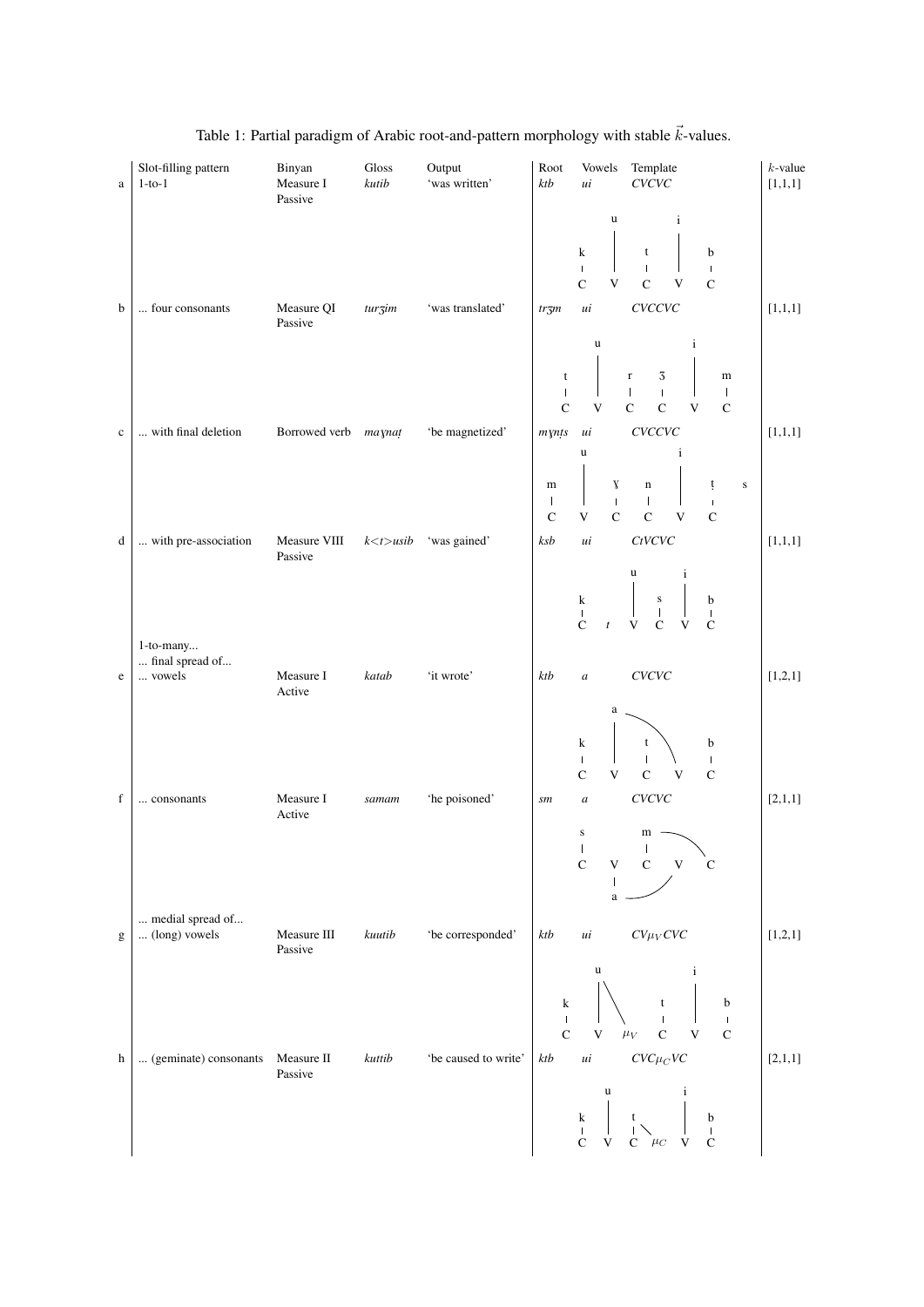bound, RPM is reducible to modeling a function over a finite domain and range, i.e., a *finite* list of input-output pairs. Throughout this section, we abstract away from this. Our functions assume that there is no bound on the size of the root  $C$ , vocalism V, or template T. This allows us to treat RPM as a function over an infinitely sized domain. Doing so allows us to better capture the underlying function's generative capacity [\(Savitch,](#page-10-18) [1993\)](#page-10-18). See [\(Dolatian and Rawski,](#page-9-14) [2019\)](#page-9-14) for details on the role of infinity in computing Semitic RPM.

### 4.1 1-to-1 slot-filling

### 4.1.1 Simple 1-to-1 slot-filling

For *kutib* (Table [1a](#page-4-0)), RPM shows 1-to-1 slotfilling, meaning the e association of segments on any two strings is 1-to-1. The number of vowels in the vocalism V match the number of *V* slots in the template T. The same applies for the number of consonants in the root C and the *C* slots in T.

1-to-1 slot-filling is [1,1,1]-MISL or MISL for  $\vec{k} = [1, 1, 1]$ . The function is modeled by the deterministic asynchronous MT-FST in Figure [1](#page-5-1) using three input tapes: C-tape, V-tape, and T-tape. The transition arcs in the MT-FST in Figure are in shorthand. In a transition arc like  $[c, \Sigma_{\bowtie}, C]$ :  $[+1, 0, +1]$  : *c*, lower case letters are interpreted as variables. A derivation is provided in Table [2.](#page-6-1) Each row keeps track of the:

- 1. current state
- 2. location of the read heads on the 3 input tapes
- 3. transition arc used on each 3 input tapes
- 4. outputted symbol
- 5. current output string

We use a deterministic asynchronous MT-FST because it can *iconically* model MISL functions, while a synchronous MT-FST cannot without sacrificing locality. The reason is because synchronous MT-FSTs are equivalent to single-tape FSAs, thus making RPM computed non-locally. To illustrate, Figure [2](#page-5-2) is the derivation for *kutib* using a synchronous 4-tape MT-FSA. To avoid asynchrony, the 3 'input' tapes are aligned with the corresponding symbols on the 'output' tape by using the special symbol  $\Box$  as a padding symbol.

To understand why the function is  $[1,1,1]$ -MISL, consider its MT-FST in Figure [1.](#page-5-1) Besides the initial and final state, there is only one state  $q_1$ . *q*<sub>1</sub> keeps track of the last  $\vec{k}$  – 1 suffix on each of the three input-strings. Because  $\vec{k} - 1 = [1, 1, 1] - 1 =$ 

<span id="page-5-1"></span>

Figure 1: MT-FST for 1-to-1 slot-filling.

<span id="page-5-2"></span>

| Input Tapes $\begin{array}{c ccc} \mathbf{C}: & k & \square & t & \square & b \\ \hline \mathbf{V}: & \square & \mathbf{u} & \square & i & \square \\ \mathbf{T}: & \square & \mathbf{V}: & \mathbf{C} & \mathbf{V} & \mathbf{C} \\ \hline \mathbf{C}: & \mathbf{V}: & \mathbf{C}: & \mathbf{V}: & \mathbf{C} \end{array}$ |  |  |  |
|----------------------------------------------------------------------------------------------------------------------------------------------------------------------------------------------------------------------------------------------------------------------------------------------------------------------------|--|--|--|
|                                                                                                                                                                                                                                                                                                                            |  |  |  |
|                                                                                                                                                                                                                                                                                                                            |  |  |  |
| <b>Output Tape:</b>                                                                                                                                                                                                                                                                                                        |  |  |  |

Figure 2: Alignment of *kutib* with a synchronous MT-FSA (cf. [Kiraz,](#page-10-13) [2001;](#page-10-13) [Hulden,](#page-9-18) [2009\)](#page-9-18).

 $[0, 0, 0]$ , the state  $q_1$  does not keep track of any previous input-symbol seen. When deciding on what to output and which state to go to, only the current input symbols on the 3 tapes were needed.

## 4.1.2 1-to-1 slot-filling with four or more consonants

Extensions of 1-to-1 slot-filling are also [1,1,1]- MISL. If the root contains four consonants  $C=tr\zeta m$  and the template has four consonant slots **T**=*CVCCVC* (Table [1b](#page-4-0)), then the output turzim is generated with the same [1,1,1]-MISL function that's modeled by the MT-FST in Figure [1.](#page-5-1) A sample derivation is provided in the appendix.

If the root contains more consonants  $C=$ *mynts*<br>an the template has consonant slots  $T=CVCCV$ than the template has consonant slots T=*CVCCVC* (Table [1c](#page-4-0)), the output shows deletion of the additional consonant: muynit not \*muynits. This<br>is  $[1\ 1\ 1\ 1]$ -MISI It is modeled by the same MTis [1,1,1]-MISL. It is modeled by the same MT-FST in Figure [1](#page-5-1) but with the additional transition arc:  $[c, \Sigma_{\bowtie}, \bowtie] : [+1, 0, 0] : \lambda$  between  $q_1, q_1$ . A sample FST and derivation are provided in the appendix.

### <span id="page-5-0"></span>4.1.3 1-to-1 slot-filling and pre-associated affixes

Given a root C=*ksb*, some outputs show an additional affix, e.g. the infix  $\langle t \rangle$  in  $k \langle t \rangle$ *usib*. The affix *<*t*>* is pre-associated to a slot after the first consonant. Pre-associated templates can be computed either representationally or derivationally. Both are local.<sup>7</sup>

<span id="page-5-3"></span> $^7$ A third alternative is to treat the infix  $\langle t \rangle$  as part of a separate input-string or input-tape. The template is *CCVCVC* where C is pre-associated to  $\langle t \rangle$ . This is analogous to giving each morpheme its own autosegmental tier [\(McCarthy,](#page-10-4)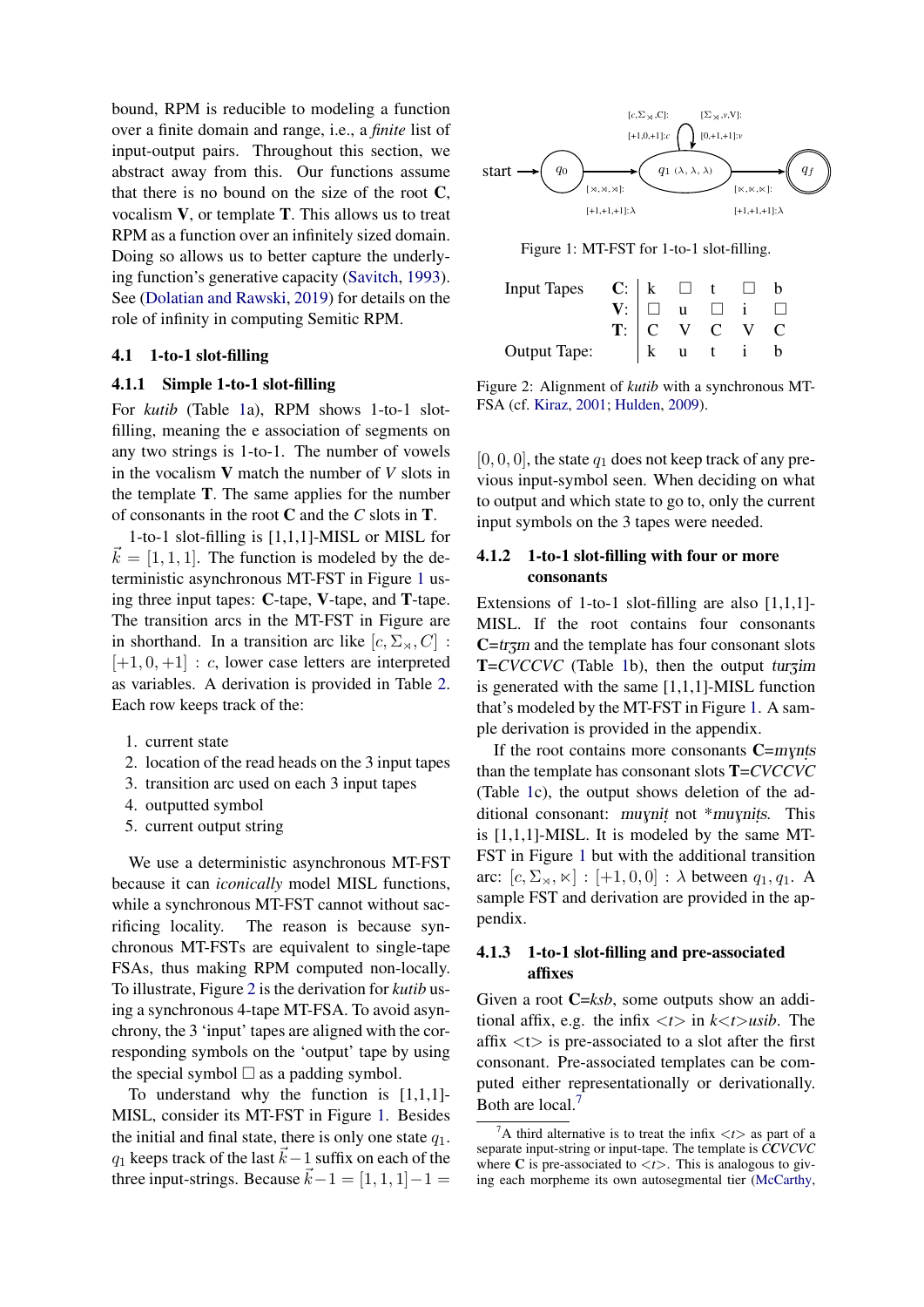<span id="page-6-1"></span>

|    | Current      | $C$ -tape               |               | V-tape                 |                          | <b>T</b> -tape            |                        | Output           | Output        |
|----|--------------|-------------------------|---------------|------------------------|--------------------------|---------------------------|------------------------|------------------|---------------|
|    | <b>State</b> |                         |               |                        |                          |                           |                        | Symbol           | <b>String</b> |
| 1. | $q_0$        | $\times$ ktb $\times$   |               | $\rtimes$ ui $\ltimes$ |                          | $\rtimes$ CVCVC $\ltimes$ |                        |                  |               |
| 2. | $q_1$        | $\rtimes$ ktb $\ltimes$ | $C:\times:+1$ | $\rtimes$ ui $\ltimes$ | $V:\times: +1$           | $\rtimes$ CVCVC $\ltimes$ | $\mathbf{T}:\Join:+1$  | $\lambda$        |               |
| 3. | $q_1$        | $\rtimes$ ktb $\ltimes$ | $C:k+1$       | $\times$ ui $\times$   | V:u:0                    | $\rtimes$ CVCVC $\ltimes$ | $\mathbf{T}:c:+1$      | $\boldsymbol{k}$ | k             |
| 4. | $q_1$        | $\times$ ktb $\times$   | C:t:0         | $\times$ ui $\times$   | $V:u:+1$                 | $\rtimes$ CVCVC $\ltimes$ | $\mathbf{T}:\nu:+1$    | $\boldsymbol{u}$ | ku            |
| 5. | $q_1$        | $\times$ ktb $\times$   | $C:t+1$       | $\rtimes$ ui $\ltimes$ | V: i:0                   | $\rtimes$ CVCVC $\ltimes$ | $T:c+1$                | t                | kut           |
| 6. | $q_1$        | $\rtimes$ ktb $\ltimes$ | C:b:0         | ×ui∝,                  | $V: i: +1$               | $\rtimes$ CVCVC $\ltimes$ | $T: v: +1$             | i                | kuti          |
| 7. | $q_1$        | $\rtimes$ ktb $\ltimes$ | $C:b: +1$     | $\rtimes$ ui $\ltimes$ | ${\bf V}$ : $\ltimes$ :0 | $\rtimes$ CVCVC $\ltimes$ | $T:c+1$                | b                | kutib         |
| 8. | $q_f$        | $\rtimes$ kth $\ltimes$ | $C:\Join: +1$ | $\times$ ui $\times$   | $C:\Join: +1$            | $\rtimes$ CVCVC $\ltimes$ | $\mathbf{T}:\Join: +1$ | $\lambda$        | kutib         |

Table 2: Derivation of *kutib* using the MT-FST in Figure [1.](#page-5-1)

The representational route is to enrich the template with the affix itself: T=*CtVCVC* [\(Hudson,](#page-9-20) [1986\)](#page-9-20). The root and template are then combined to generate  $k \lt t$  *>usib*. This function is [1,1,1]-MISL. It is computed by the same MT-FST in Figure [1](#page-5-1) but with the additional transition arc:  $[\Sigma_\rtimes, \Sigma_\rtimes, t] : [0, 0, t] : \lambda$  between  $q_1, q_1$ . A sample FST and derivation are provided in the appendix.

A derivational alternative is to derive *k<t>usib* from an un-affixed base *kusib* by infixing *<t>* [\(McCarthy,](#page-10-9) [1993\)](#page-10-9). Generating *kusib* from [*ksb, ui, CVCVC*] is [1,1,1]-MISL. Infixing  $\langle t \rangle$  onto *kusib* is 2-ISL. The representational route can be interpreted as the composition of the derivational approach.

#### <span id="page-6-0"></span>4.2 1-to-many slot filling

#### <span id="page-6-4"></span>4.2.1 Final spread

Final spread in *katab* has 1-to-many slot-filling (Table [1e](#page-4-0)). The word consists of the following input strings: C=*ktb*, V=*a*, T=*CVCVC*. The vocalism V consists of only one vowel *a* because of the Obligatory Contour Principle [\(McCarthy,](#page-10-4) [1981\)](#page-10-4). The vowel *a* undergoes final spread by being associated with multiple *V* slots in the T-string.

Computing final vowel spread is [1,2,1]-MISL with  $k_2 = 2$  on the V-string, not  $k_2 = 1$ . Knowing to spread the final vowel requires a window of size 2 on the V-string. The locality window stays at 1 for the C,T-strings because they do not play a role. For illustration, we provide an MT-FST for final vowel spread in the appendix. The states keep track of the last 1-suffix on the V-tape and last 0 suffix on C,T-tapes. A sample FST and derivation are provided in the appendix.

Consonants can also undergo final spread:  $f([sm, a, CVCVC] = samam$  (Table [1f](#page-4-0)).<sup>8</sup> This is [2,1,1]-MISL, analogous to final spread of vowels except that the locality window is now larger over the C-string instead of the V-string.

#### <span id="page-6-3"></span>4.2.2 Medial spread

In contrast to final spread, medial spread involves associating a string-medial vowel or consonant to multiple slots on the T-string: *kuutib* with a longvowel *u* (Table [1g](#page-4-0)) or *kuttib* with a geminate *t* (Table [1h](#page-4-0)). Like pre-associated affixes (*§*[4.1.3\)](#page-5-0), medial spread can be analyzed either representationally or derivationally. An alternative edge-in analysis is discussed in *§*[5.2.](#page-7-0)

For gemination, the representational route involves enriching the template with a special symbol, i.e., a consonant mora  $\mu_C$  in  $\mathbf{T} = CVC\mu_V VC$ [\(Kay,](#page-9-19) [1987;](#page-9-19) [McCarthy,](#page-10-9) [1993;](#page-10-9) [Beesley,](#page-8-3) [1998\)](#page-8-3). With this template, generating *kuttib* is [2,1,1]- MISL with  $k_1=2$  over the C-string. A corresponding MT-FST and derivation is in the appendix using  $\Sigma_T = \{C, V, \mu_C\}$ , and  $\Sigma_C = \{k, t\}$  for illustration. Long vowels have the same computational treatment but with  $\mu_V$  as a special symbol.

A derivational alternative is to derive *kuttib* from *kutib* by infixing a consonant mora  $\mu_C$  followed by consonant spreading. Generating the base *kutib* is [1,1,1]-MISL. Infixing the mora  $kut\mu$ <sub>*C</sub>ib* is 4-ISL and spreading the consonant *kut*-</sub> *tib* is 2-ISL. As with preassociation (*§*[4.1.3\)](#page-5-0), the

[<sup>1981\)</sup>](#page-10-4). But computing this type of input-structure cannot be modeled in an MT-FST because MT-FSTs work over multiple linear strings, not over graphs.

<span id="page-6-2"></span><sup>&</sup>lt;sup>8</sup>Since [McCarthy](#page-10-4) [\(1981\)](#page-10-4), the analysis of final consonant spread has been controversial [\(Hudson,](#page-9-20) [1986;](#page-9-20) [Hober](#page-9-21)[man,](#page-9-21) [1988;](#page-9-21) [Yip,](#page-10-19) [1988;](#page-10-19) [McCarthy,](#page-10-9) [1993;](#page-10-9) [Gafos,](#page-9-22) [1998;](#page-9-22) [Bat-El,](#page-8-4) [2006\)](#page-8-4). Alternative analyses involving reduplication, preference for local spreading, or right-to-left association can be potentially non-local and are discussed in *§*[5.](#page-7-1) Computationally, [Beesley](#page-8-3) [\(1998\)](#page-8-3) formalizes consonant spread with a special symbol X as an equivalent treatment for medial spread. This formalization is [2,1,1]-MISL, just like (*§*[4.2.2.](#page-6-3)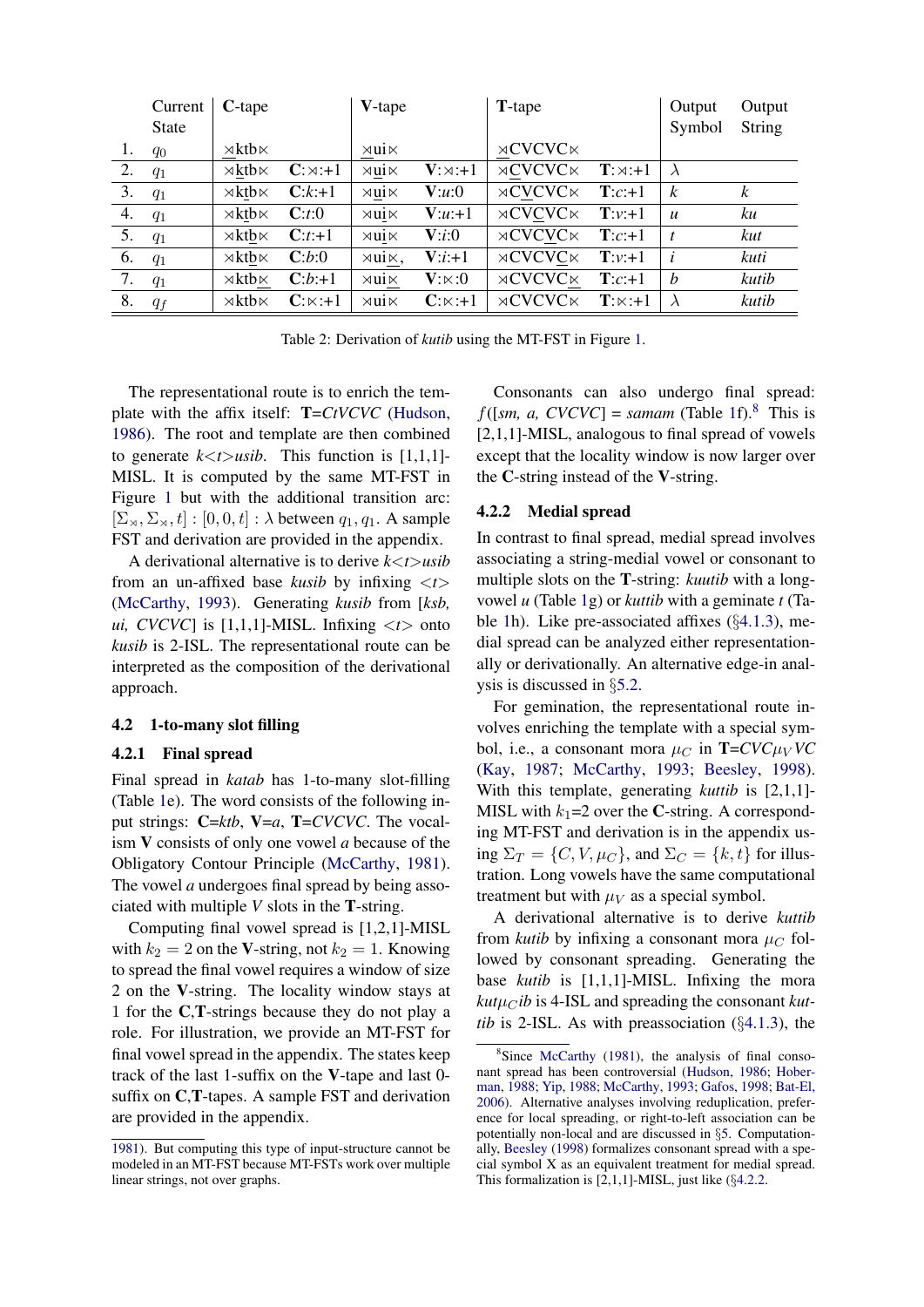representational solution is a composition of the derivational solution; both are local functions.

## <span id="page-7-1"></span>5 Possible non-locality in Semitic

Certain templatic processes in Semitic are not local: reduplication and loanword adaptation in Table [3,](#page-8-5) amassed from many sources [\(McCarthy,](#page-10-4) [1981;](#page-10-4) [Broselow and McCarthy,](#page-9-23) [1983;](#page-9-23) [Bat-El,](#page-8-1) [2011\)](#page-8-1).

### 5.1 Reduplication

Semitic RPM shows intensive reduplication which varies on root size [\(Broselow and McCarthy,](#page-9-23) [1983\)](#page-9-23): root doubling in for biconsonantal roots in *laflaf* (Table [3i](#page-8-5)) and first-C copying for triconsonantal roots in *barbad* (Table [3j](#page-8-5)). Root-doubling is analogous to total reduplication. Initial-C copying involves copying the first consonant of the root and placing it in a prespecified spot on the template.<sup>9</sup>

Reduplication is computationally challenging. Cross-linguistically, partial reduplication patterns can range from being ISL to subsequential [\(Chan](#page-9-24)[dlee and Heinz,](#page-9-24) [2012\)](#page-9-24). Total reduplication is above the subsequential threshold and cannot be modeled by 1-way FSTs but requires deterministic 2-way FSTs [\(Dolatian and Heinz,](#page-9-25) [2018\)](#page-9-25). If we assume that there's no bound on the size of the root, then root-doubling cannot be computed by a MISL function for any  $\vec{k}$ . The function would need a 2-way MT-FST which could go back and forth on the C-tape. Similarly, if we assume that there's no bound on the number *n* of consonants between the two copies of the root-initial consonant, then the function is not MISL for any  $\vec{k}$ . Analogously to subsequential functions over single-input FSTs, root-initial copying would be Multi-Subsequential. However, the assumption on root size is not correct. All roots which undergo the above reduplication processes have a bounded size (2 or 3). If we discard this assumption, then both reduplicative processes are MISL for a large value of  $\vec{k}$ <sup>[10](#page-7-3)</sup>

### <span id="page-7-0"></span>5.2 Local spreading in loanword adaptation

In loanword adaptation of verbs in Arabic, the most productive template is *CVCCVC* with the vocalism *a*: *CaCCaC* [\(Bat-El,](#page-8-1) [2011\)](#page-8-1). When a borrowed consonantal root has four consonants, the template is filled with 1-to-1 slot filling of consonants: *telephone* [telefon] and *talfan* (Table [3k](#page-8-5)). But when a borrowed root has three consonants, then the input undergoes medial gemination: *SMS* and sammas, not final spread \*samsas (Table [3l](#page-8-5)).

There are many ways to analyze this difference between three vs. four-consonant roots. One is suppletive allomorphy: four-consonant roots use the template *CVCCVC*, three-consonant roots use the template  $CVC\mu$ <sub>*C*</sub> $VC$ . Choosing the template is ISL-4. Once chosen, the root, vocalism, and template can then be submitted to an MISL function. This analysis is plausible because, outside of loanword adaptation, Semitic templates *do* have suppletion conditioned by root-size: the comparative in Egyptian Arabic is *VCCVC* for triconsonantal roots:  $kbr \rightarrow akbar$ , but *VCVCC* for biconsonantal roots:  $\beta d \rightarrow a \beta d d$  [\(Davis and Tsujimura,](#page-9-26) [2018\)](#page-9-26).

An alternative is to use a template *CVC-CVC* without any representational markup for gemination. The correct outputs are generated based on avoiding non-local spreading. For a three-consonant root, medial gemination is generated because the grammar (in OT-parlance) prefers outputs with local spreading of consonants sammas instead of outputs with non-local spreading samsas. An analogous anti-long-distance spreading mechanism has been proposed for medial gemination (*§*[4.2.2\)](#page-6-3) and for the fact that *i* cannot spread (*§*[4.2.1\)](#page-6-4) [\(Hudson,](#page-9-20) [1986;](#page-9-20) [Hoberman,](#page-9-21) [1988;](#page-9-21) [Yip,](#page-10-19) [1988\)](#page-10-19).<sup>11</sup> Computationally, the choice of local spreading depends on the following information:

- 1. Having the context CCV on the template:  $k = 3$  on **T**-string
- 2. Being the final consonant in the root or not:  $k = 2$  on **C**-string
- 3. The existence of an additional *C* slot on the template:  $XCCV_vC\ltimes$  vs.  $XCCV_v\ltimes: k =$  $|V_{\rm x}| + 1$  on **T**-string

The last condition is important. Consider the contrast in *kuttib* and *kutba* 'writers' derived from the templates  $C_1V_xC_2C_3V_yC_4$  and  $C_1V_xC_2C_3V_y$ .

<span id="page-7-2"></span><sup>&</sup>lt;sup>9</sup>Technically, the relevant inputs need to be annotated to trigger reduplication, e.g. initial-C copying with T=*CVCFVC* and root doubling with C=*zl-*RED. We abstract away from this for clarity.

<span id="page-7-3"></span><sup>&</sup>lt;sup>10</sup>The value of the *k* is [3,1,1] for initial-C copying, but [3,1,3] for root-doubling because the function keeps track of the root size and the current C-slot.

<span id="page-7-4"></span><sup>&</sup>lt;sup>11</sup>These have also been analyzed with edge-in association. Instead of association operating from left-to-right, [Yip](#page-10-19) [\(1988\)](#page-10-19) argues that these templates are simultaneously or consecutively right-to-left and left-to-right. Such an analysis though has unclear computational expressivity; we conjecture that it may be analogous to Weak Determinism [\(Heinz and Lai,](#page-9-0) [2013\)](#page-9-0) over multiple inputs.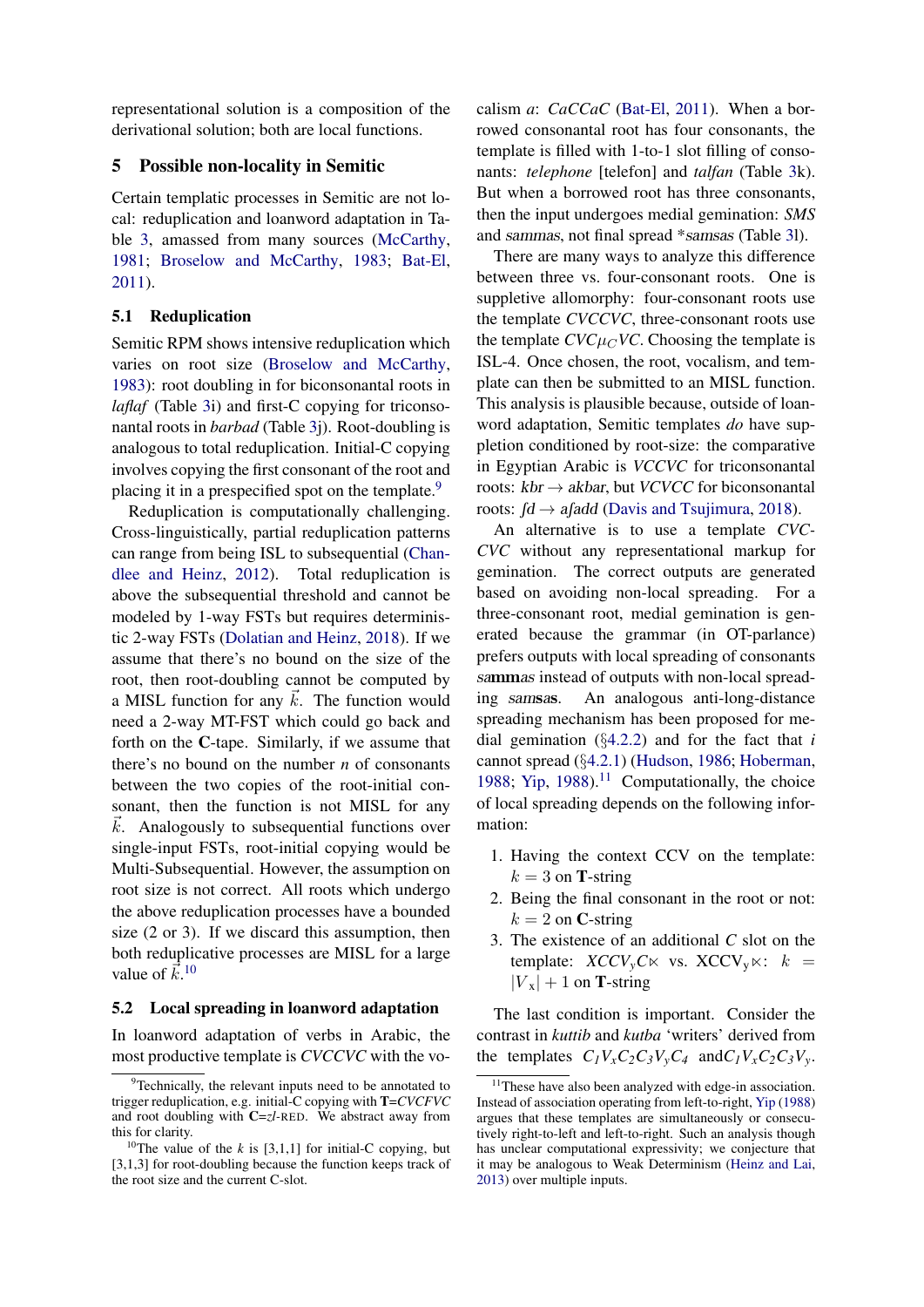<span id="page-8-5"></span>

Table 3: Partial paradigm of Arabic root-and-pattern morphology with variable MISL  $\vec{k}$ -values.

The  $C_2C_3$  substring in  $C_1V_xC_2C_3V_yC_4$  maps to gemination: *kuttib*, while the *CC* substring in *CVCCV* maps to 1-to-1 spreading: *kutba*. The choice depends on if the  $C_1C_2$  substrings precedes an extra consonant slot *C4* on the template or not. If there is no bound on the number of intervening vowels  $V_x$ , then the function is not MISL for any  $\vec{k}$ . If there is a bound, then it is MISL for a *k* which is sufficiently large enough to encode these contexts. In Arabic,  $V_y$  can be at most two vowels slots in order to encode long vowels: *kuttaab* 'writers'. This makes the function MISL with  $k = 5$  on the **T**string,  $k = 3$  on the C-string.

### 6 Conclusion

This paper examined the computational expressivity of non-concatenative morphology, in particular, Semitic root-and-pattern morphology (RPM). Generalizing Input Strictly Local (ISL) functions to handle multiple inputs, we showed that the class of Multiple-Input Strictly Local (MISL) functions can compute almost all Semitic RPM. These MISL functions are computed by deterministic asynchronous multi-tape finite-state transducers. This computational result looks beyond various points of theoretical contention in Semitic. The result also narrows the gap in mathematical results between concatenative and nonconcatenative morphology.

### References

- <span id="page-8-0"></span>Mark Aronoff. 2013. The roots of language. In Silvio Cruschina, Martin Maiden, , and John Charles Smith, editors, The boundaries of pure morphology, pages 161–180.
- <span id="page-8-4"></span>Outi Bat-El. 2006. Consonant identity and consonant copy: The segmental and prosodic structure of hebrew reduplication. Linguistic Inquiry, 37(2):179– 210.
- <span id="page-8-1"></span>Outi Bat-El. 2011. Semitic templates. In [\(van Oosten](#page-10-20)[dorp et al.,](#page-10-20) [2011\)](#page-10-20), pages 2586–2609.
- <span id="page-8-2"></span>Kenneth Beesley and Lauri Karttunen. 2003. Finite-state morphology: Xerox tools and techniques. CSLI Publications, Stanford, CA.
- <span id="page-8-3"></span>Kenneth R Beesley. 1998. Consonant spreading in arabic stems. In Proceedings of the 36th Annual Meeting of the Association for Computational Linguistics and 17th International Conference on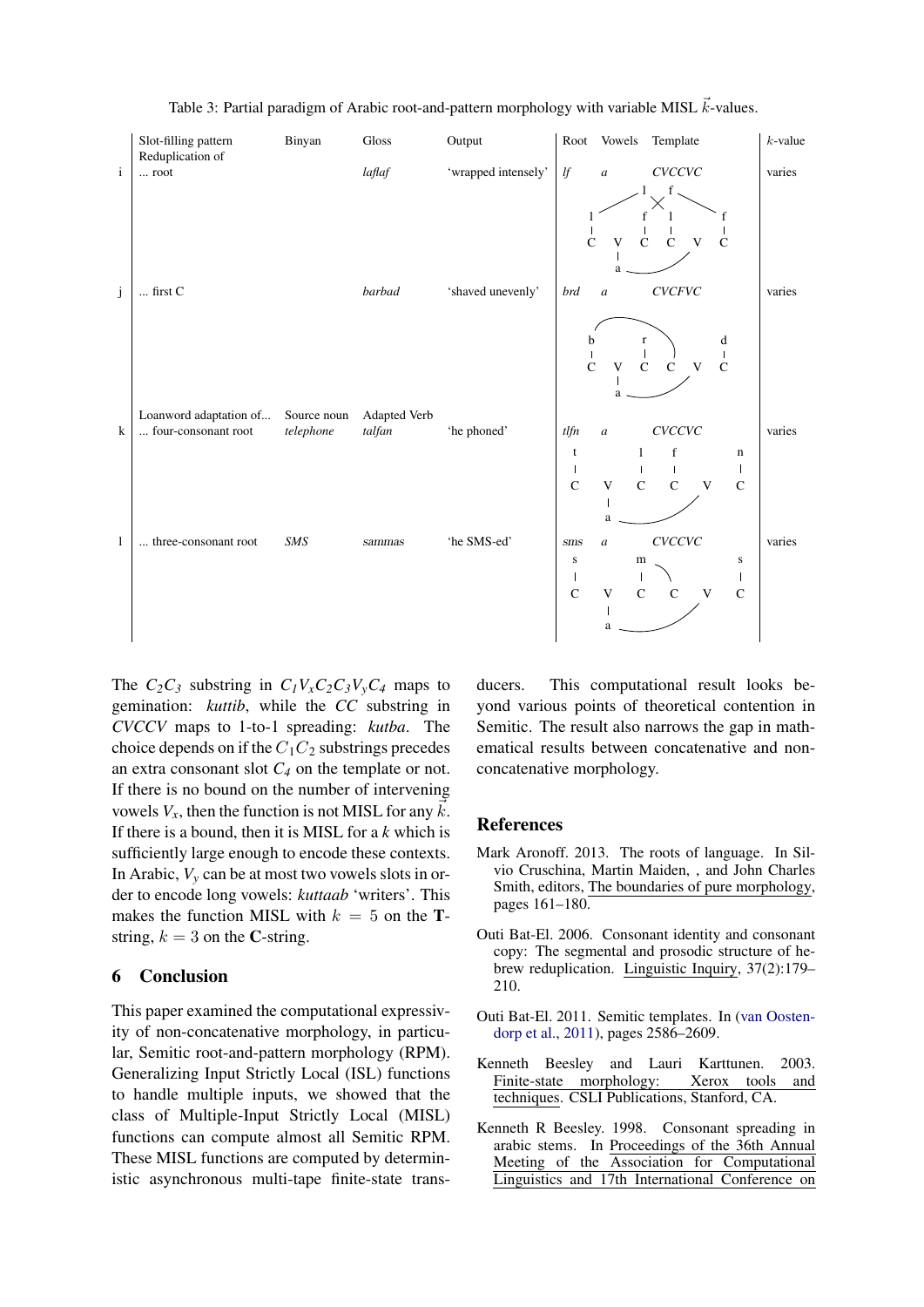Computational Linguistics-Volume 1, pages 117– 123. Association for Computational Linguistics.

- <span id="page-9-16"></span>Kenneth R. Beesley and Lauri Karttunen. 2000. [Finite-state non-concatenative morphotactics.](https://doi.org/10.3115/1075218.1075243) In Proceedings of the 38th Annual Meeting on Association for Computational Linguistics, ACL '00, pages 191–198, Hong Kong. Association for Computational Linguistics.
- <span id="page-9-15"></span>Steven Bird and T Mark Ellison. 1994. One-level phonology: Autosegmental representations and rules as finite automata. Computational Linguistics, 20(1):55–90.
- <span id="page-9-23"></span>Ellen Broselow and John McCarthy. 1983. A theory of internal reduplication. The Linguistic Review, 3(1):25–88.
- <span id="page-9-1"></span>Jane Chandlee. 2014. Strictly Local Phonological Processes. Ph.D. thesis, University of Delaware, Newark, DE.
- <span id="page-9-2"></span>Jane Chandlee. 2017. Computational locality in morphological maps. Morphology, pages 1–43.
- <span id="page-9-4"></span>Jane Chandlee, Rémi Eyraud, and Jeffrey Heinz. 2015a. Output strictly local functions. In 14th Meeting on the Mathematics of Language, pages  $\overline{112-125}$ .
- <span id="page-9-8"></span>Jane Chandlee, Rémi Eyraud, and Jeffrey Heinz. 2015b. Output strictly local functions. In Proceedings of the 14th Meeting on the Mathematics of Language (MoL 2015), pages 112–125, Chicago, USA.
- <span id="page-9-24"></span>Jane Chandlee and Jeffrey Heinz. 2012. [Bounded](http://dl.acm.org/citation.cfm?id=2390930.2390936) [copying is subsequential: Implications for metathe](http://dl.acm.org/citation.cfm?id=2390930.2390936)[sis and reduplication.](http://dl.acm.org/citation.cfm?id=2390930.2390936) In Proceedings of the 12th Meeting of the ACL Special Interest Group on Computational Morphology and Phonology, SIG-MORPHON '12, pages 42–51, Montreal, Canada. Association for Computational Linguistics.
- <span id="page-9-3"></span>Jane Chandlee and Jeffrey Heinz. 2018. Strict locality and phonological maps. Linguistic Inquiry, 49(1):23–60.
- <span id="page-9-17"></span>Yael Cohen-Sygal and Shuly Wintner. 2006. Finitestate registered automata for non-concatenative morphology. Computational Linguistics, 32(1):49–82.
- <span id="page-9-26"></span>Stuart Davis and Natsuko Tsujimura. 2018. Arabic nonconcatenative morphology in construction morphology. In Geert Booij, editor, The Construction of Words: Advances in Construction Morphology, volume 4. Springer.
- <span id="page-9-25"></span>Hossep Dolatian and Jeffrey Heinz. 2018. Modeling reduplication with 2-way finite-state transducers. In Proceedings of the 15th SIGMORPHON Workshop on Computational Research in Phonetics, Phonology, and Morphology, Brussells, Belgium. Association for Computational Linguistics.
- <span id="page-9-14"></span>Hossep Dolatian and Jonathan Rawski. 2019. Finitestate locality in semitic root-and-pattern morphology. In University of Pennsylvania Working Papers in Linguistics.
- <span id="page-9-9"></span>C. C. Elgot and J. E. Mezei. 1965. [On relations de](https://doi.org/10.1147/rd.91.0047)[fined by generalized finite automata.](https://doi.org/10.1147/rd.91.0047) IBM Journal of Research and Development, 9(1):47–68.
- <span id="page-9-5"></span>Emmanuel Filiot and Pierre-Alain Reynier. 2016. [Transducers, logic and algebra for functions of finite](https://doi.org/10.1145/2984450.2984453) [words.](https://doi.org/10.1145/2984450.2984453) ACM SIGLOG News, 3(3):4–19.
- <span id="page-9-10"></span>Patrick C Fischer. 1965. Multi-tape and infinite-state automataa survey. Communications of the ACM, 8(12):799–805.
- <span id="page-9-11"></span>Patrick C Fischer and Arnold L Rosenberg. 1968. Multitape one-way nonwriting automata. Journal of Computer and System Sciences, 2(1):88–101.
- <span id="page-9-7"></span>Christiane Frougny and Jacques Sakarovitch. 1993. Synchronized rational relations of finite and infinite words. Theoretical Computer Science, 108(1):45– 82.
- <span id="page-9-6"></span>Carlo A. Furia. 2012. A survey of multi-tape automata. <http://arxiv.org/abs/1205.0178>. Latest revision: November 2013.
- <span id="page-9-22"></span>Diamandis Gafos. 1998. Eliminating long-distance consonantal spreading. Natural Language & Linguistic Theory, 16(2):223–278.
- <span id="page-9-13"></span>Michael Hammond. 1988. Templatic transfer in arabic broken plurals. Natural Language & Linguistic Theory, 6(2):247–270.
- <span id="page-9-0"></span>Jeffrey Heinz and Regine Lai. 2013. [Vowel harmony](http://www.aclweb.org/anthology/W13-3006) [and subsequentiality.](http://www.aclweb.org/anthology/W13-3006) In Proceedings of the 13<sup>th</sup> Meeting on the Mathematics of Language (MoL 13), pages 52–63, Sofia, Bulgaria. Association for Computational Linguistics.
- <span id="page-9-21"></span>Robert D Hoberman. 1988. Local and long-distance spreading in semitic morphology. Natural Language & Linguistic Theory, 6(4):541–549.
- <span id="page-9-20"></span>Grover Hudson. 1986. Arabic root and pattern morphology without tiers. Journal of Linguistics, 22(1):85–122.
- <span id="page-9-18"></span>Mans Hulden. 2009. Revisiting multi-tape automata for semitic morphological analysis and generation. In Proceedings of the EACL 2009 Workshop on Computational Approaches to Semitic Languages, pages 19–26. Association for Computational Linguistics.
- <span id="page-9-12"></span>Itamar Kastner. 2016. Form and meaning in the Hebrew verb. Ph.D. thesis, New York University.
- <span id="page-9-19"></span>Martin Kay. 1987. Nonconcatenative finite-state morphology. In Third Conference of the European Chapter of the Association for Computational Linguistics.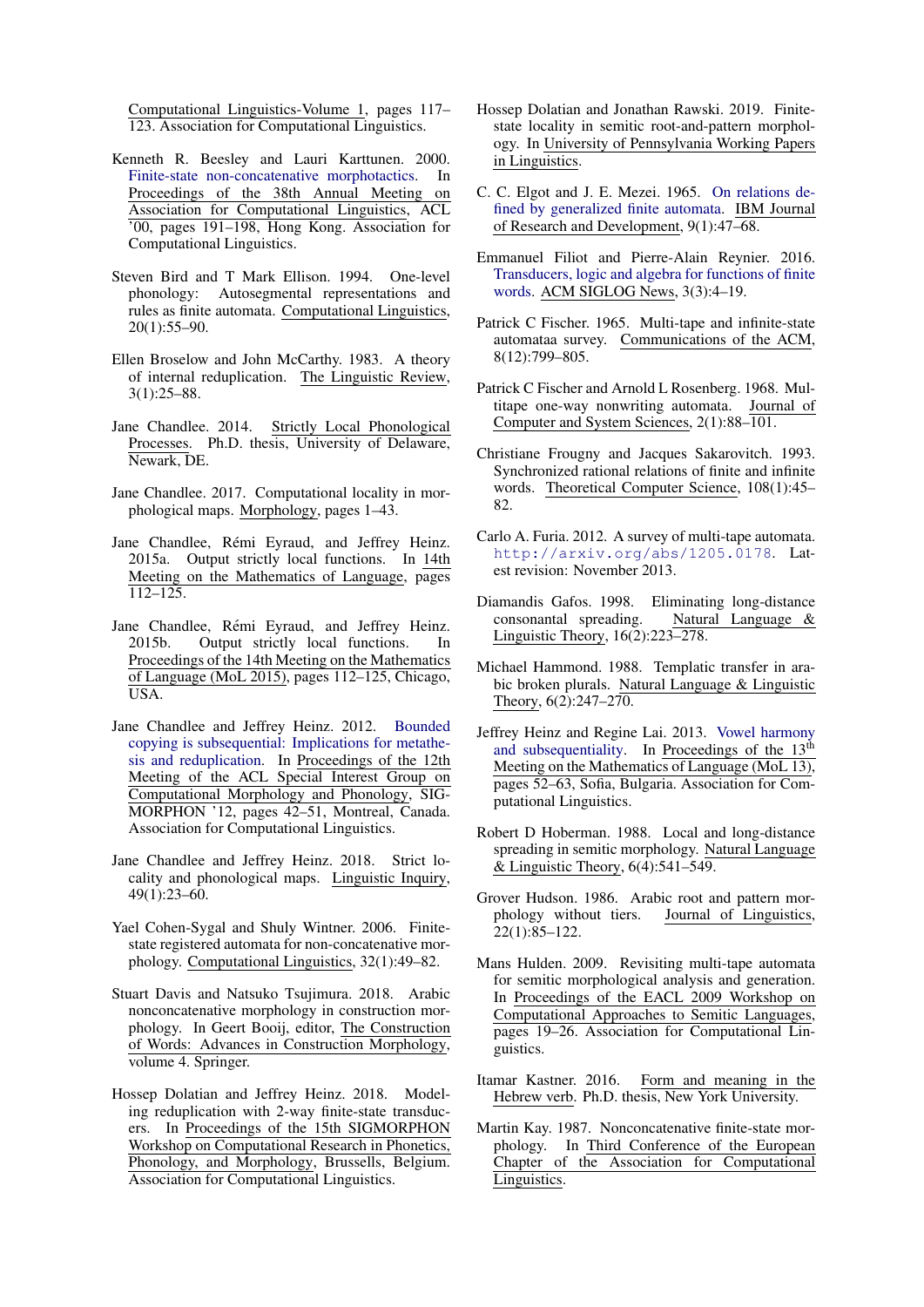- <span id="page-10-15"></span>George Anton Kiraz. 2000. Multitiered nonlinear morphology using multitape finite automata: a case study on syriac and arabic. Computational Linguistics, 26(1):77–105.
- <span id="page-10-13"></span>George Anton Kiraz. 2001. Computational nonlinear morphology: with emphasis on Semitic languages. Cambridge University Press.
- <span id="page-10-7"></span>John McCarthy and Alan Prince. 1990a. Prosodic morphology and templatic morphology. In Perspectives on Arabic linguistics II: papers from the second annual symposium on Arabic linguistics, pages 1– 54. John Benjamins Amsterdam.
- <span id="page-10-4"></span>John J McCarthy. 1981. A prosodic theory of nonconcatenative morphology. Linguistic inquiry, 12(3):373–418.
- <span id="page-10-9"></span>John J McCarthy. 1993. Template form in prosodic morphology. In Proceedings of the Formal Linguistics Society of Mid-America, volume 3, pages 187–218.
- <span id="page-10-8"></span>John J McCarthy and Alan S Prince. 1990b. Foot and word in prosodic morphology: The Arabic broken plural. Natural Language & Linguistic Theory, 8(2):209–283.
- <span id="page-10-0"></span>Robert McNaughton and Seymour A Papert. 1971. Counter-Free Automata (MIT research monograph no. 65). The MIT Press.
- <span id="page-10-20"></span>Marc van Oostendorp, Colin Ewen, Elizabeth Hume, and Keren Rice, editors. 2011. The Blackwell companion to phonology. Wiley-Blackwell, Malden, MA.
- <span id="page-10-5"></span>Jean-François Prunet. 2006. External evidence and the semitic root. Morphology, 16(1):41.
- <span id="page-10-3"></span>Michael O Rabin and Dana Scott. 1959. Finite automata and their decision problems. IBM journal of research and development, 3(2):114–125.
- <span id="page-10-14"></span>Brian Roark and Richard Sproat. 2007. Computational Approaches to Morphology and Syntax. Oxford University Press, Oxford.
- <span id="page-10-2"></span>James Rogers, Jeffrey Heinz, Margaret Fero, Jeremy Hurst, Dakotah Lambert, and Sean Wibel. 2013. Cognitive and sub-regular complexity. In Formal Grammar, volume 8036 of Lecture Notes in Computer Science, pages 90–108. Springer.
- <span id="page-10-1"></span>James Rogers and Geoffrey Pullum. 2011. Aural pattern recognition experiments and the subregular hierarchy. Journal of Logic, Language and Information, 20:329–342.
- <span id="page-10-18"></span>Walter J Savitch. 1993. Why it might pay to assume that languages are infinite. Annals of Mathematics and Artificial Intelligence,  $8(1-2)$ : 17–25.
- <span id="page-10-10"></span>Matthew A Tucker. 2010. Roots and prosody: the iraqi arabic derivational verb. Recherches linguistiques de Vincennes, (39):31–68.
- <span id="page-10-12"></span>Adam Ussishkin. 2005. A fixed prosodic theory of nonconcatenative templaticmorphology. Natural Language & Linguistic Theory, 23(1):169–218.
- <span id="page-10-6"></span>Adam Ussishkin. 2011. Tier segregation. In [\(van Oos](#page-10-20)[tendorp et al.,](#page-10-20) [2011\)](#page-10-20), pages 2516–2535.
- <span id="page-10-16"></span>Bruce Wiebe. 1992. Modelling autosegmental phonology with multi-tape finite state transducers. Master's thesis, Simon Fraser University.
- <span id="page-10-17"></span>Shuly Wintner. 2014. Morphological processing of semitic languages. In Imed Zitouni, editor, Natural language processing of Semitic languages, pages 43–66. Springer.
- <span id="page-10-19"></span>Moira Yip. 1988. Template morphology and the direction of association. Natural Language & Linguistic Theory, 6(4):551–577.
- <span id="page-10-11"></span>Sam Zukoff. 2017. Arabic nonconcatenative morphology and the syntax-phonology interface. In NELS 47: Proceedings of the Forty-Seventh Annual Meeting of the North East Linguistic Society, volume 3, page 295314, Amherst, MA. Graduate Linguistics Student Association.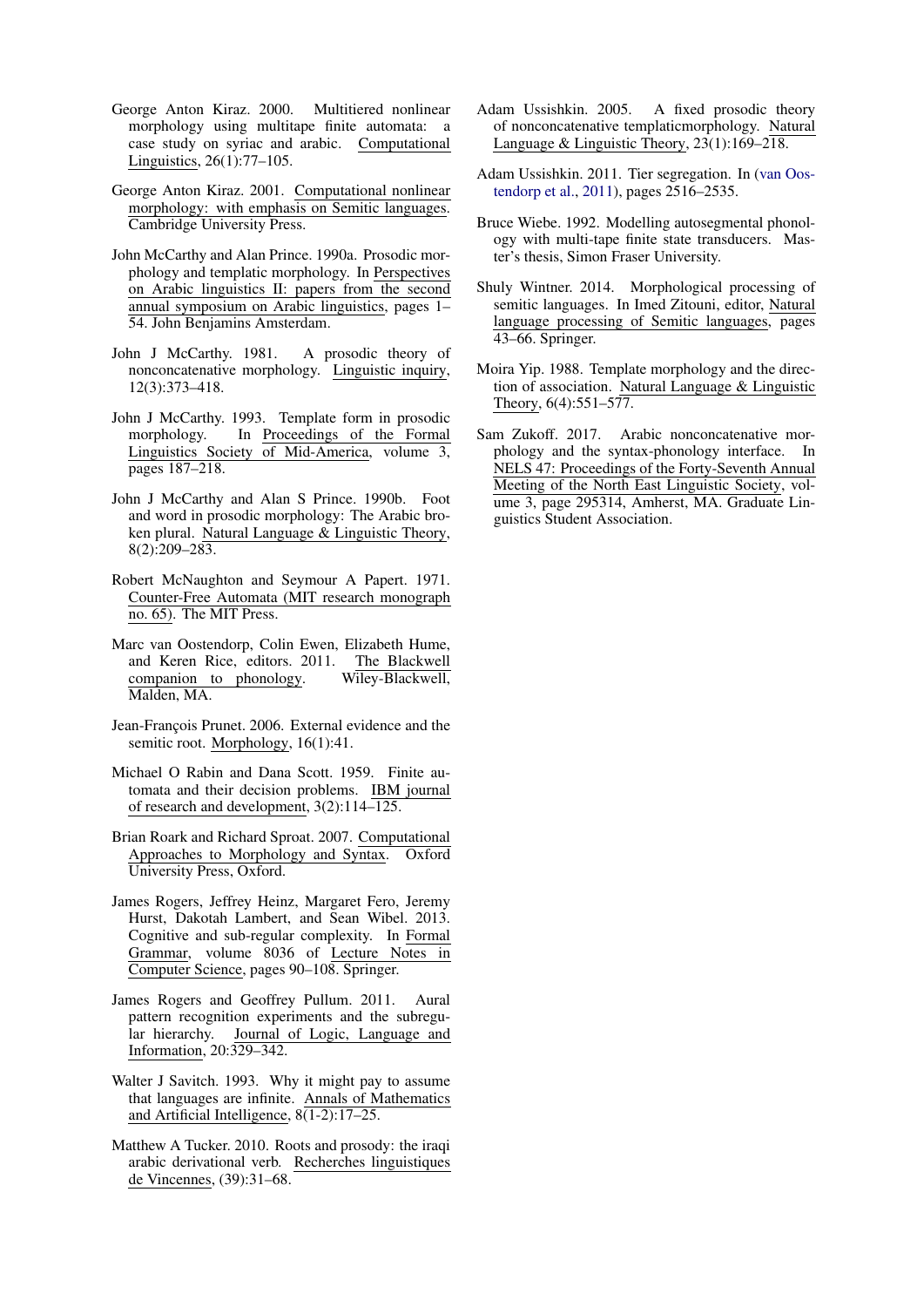### A Appendix

Below are MT-FSTs and derivation tables for some of the described Semitic processes.

### A.1 1-to-1 slot-filling with four consonants

In Table [1b](#page-4-0), the input root C has 4 consonants  $tr\tau_{\rm Z}$ and the template T has enough consonantal slots *CVCCVC*. The vocalism V is *ui*. The output is turzim. A derivation table is provided in Table [4](#page-12-0) using the [1,1,1]-MISL MT-FST from Figure [1.](#page-5-1)

### A.2 1-to-1 slot-filling with larger roots

In Table [1c](#page-4-0), the root  $C = -mynts$  contains more consonants than the template T=*CVCCVC*. With a vocalism  $V=ui$ , the output is *muynit* with final consonant deletion. This function is modeled by the [1,1,1]-MISL MT-FST in Figure [3,](#page-11-0) illustrated with the derivation in Table [5.](#page-12-1)

<span id="page-11-0"></span>

Figure 3: MT-FST for 1-to-1 slot-filling with final consonant deletion

## A.3 1-to-1 slot-filling and pre-associated affixes

The template **T**=*CtVCVC* has a preassociated affix  $\langle t \rangle$ . With a root **C**=*ksb* and vocalism **V**=*ui*, the output is *ktusib*. A [1,1,1]-MISL MT-FST is provided in Figure [4](#page-11-1) along with a sample derivation in Table [6.](#page-12-2) The symbol *A* represents any input symbol from the input alphabet of segments *{*t,n,m*}* which are possible segmental affixes in [McCarthy](#page-10-4) [\(1981\)](#page-10-4).

<span id="page-11-1"></span>

Figure 4: MT-FST for 1-to-1 slot-filling with preassociated affixes

## A.4 1-to-many slot-filling with final spread of vowels

In Table [1e](#page-4-0), the vocalism  $V=a$  has fewer vowels than the template T=*CVCVC*. This triggers final spread of vowels. With a root C=*ktb*, the output is *katab*. This function is modeled with the [1,2,1]- MISL MT-FST in Figure [5,](#page-13-0) illustrated with a sample derivation in Table [7.](#page-13-1) The vowel alphabet is only *{*a,u*}*. In Standard Arabic, only the vowels *a,u* spread; the vowel *i* does not. This is discussed in *§*[5.2.](#page-7-0) The FST does not visually represent the dedicated final state *q<sup>f</sup>* . Instead, all non-initial states are marked as accepting states. A state is accepting if upon reading  $[\times,\times,\times]$ , it advances  $[+1,+1,+1]$  to state  $q_f$ .

## A.5 1-to-many slot filling with medial spread of consonants

In Table [1g](#page-4-0), the template  $T = CVC \mu_C V C$  contains a marker for gemination. With root C=*ktb* and vocalism V=*ui*, the output is *kuttib*. This is modeled by the [2,1,1]-MISL MT-FST in Figure [6.](#page-14-0) with a sample derivation in Table [8](#page-13-2) for a nonce word *kuttik* with root  $C=ktk$ . For illustrative reasons, the consonant alphabet is only *{*k,t*}*. The final state *q<sup>f</sup>* is not visualized for space reasons.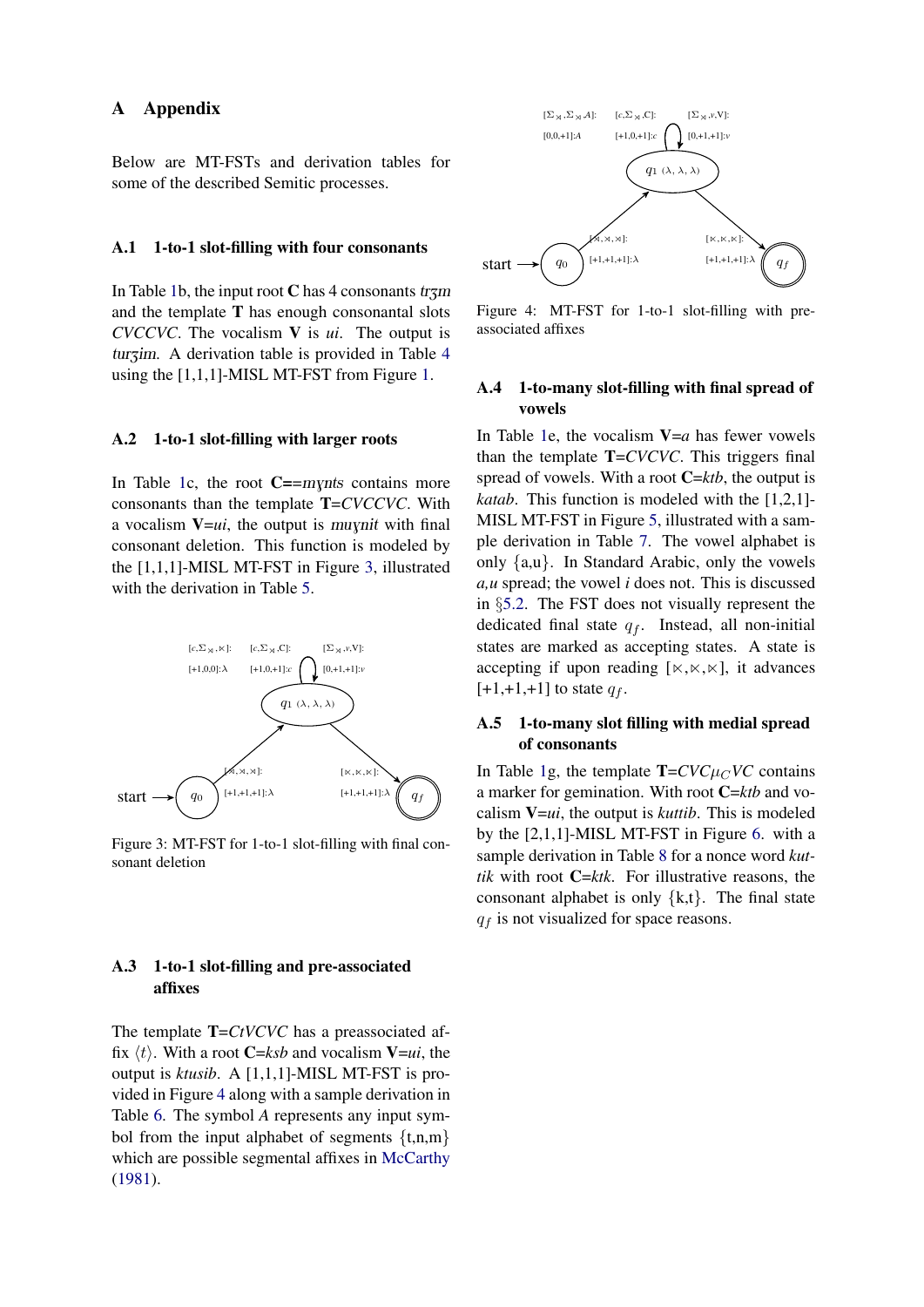<span id="page-12-0"></span>

|    | Current      | $C$ -tape                                 |               | V-tape                 |                           | <b>T</b> -tape             |                          | Output           | Output           |
|----|--------------|-------------------------------------------|---------------|------------------------|---------------------------|----------------------------|--------------------------|------------------|------------------|
|    | <b>State</b> |                                           |               |                        |                           |                            |                          | Symbol           | <b>String</b>    |
| 1. | $q_0$        | $\times \text{tr} \cdot \text{m}$         |               | $\rtimes$ ui $\ltimes$ |                           | $\rtimes$ CVCCVC $\ltimes$ |                          |                  |                  |
| 2. | $q_1$        | $\times \text{tr} \text{Im} \times$       | $C:\times:+1$ | $\times$ ui $\times$   | $V:\times :+1$            | $\rtimes$ CVCCVC $\ltimes$ | $\mathbf{T}:\times: +1$  | $\lambda$        |                  |
| 3. | $q_1$        | $\times$ trznj $\times$                   | $C:t+1$       | $\rtimes$ ui $\ltimes$ | V:u:0                     | $\rtimes$ CVCCVC $\ltimes$ | $T:C+1$                  |                  |                  |
| 4. | $q_1$        | $\times \text{tr} \cdot \text{cm} \times$ | C:r:0         | $\times$ ui $\times$   | $V:u:+1$                  | $\rtimes$ CVCCVC $\ltimes$ | $T:V:+1$                 | $\boldsymbol{u}$ | tu               |
| 5. | $q_1$        | $\times$ trzm $\times$                    | $C: r: +1$    | $\rtimes$ ui $\ltimes$ | V:i:0                     | $\rtimes$ CVCCVC $\ltimes$ | $T:C+1$                  | r                | tur              |
| 6. | $q_1$        | $\times$ trzm $\times$                    | $C:3:+1$      | $\times$ ui $\times$   | V: i:0                    | $\rtimes$ CVCCVC $\ltimes$ | $T:C+1$                  | 3                | tur <sub>3</sub> |
| 7. | $q_1$        | $\times \text{tr} \cdot \text{cm} \times$ | C:m:0         | $\rtimes$ ui $\ltimes$ | $V:i+1$                   | $\rtimes$ CVCCVC $\ltimes$ | $\mathbf{T}:V:+1$        | $\mathbf{i}$     | turzi            |
| 8. | $q_1$        | $\times \text{tr} \cdot \text{cm} \times$ | $C:m+1$       | $\times$ ui $\times$   | $V:\Join:0$               | $\rtimes$ CVCCVC $\ltimes$ | $T:C+1$                  | $\mathbf{m}$     | turzim           |
| 9. | $q_1$        | $\times$ trzm $\times$                    | $C:\Join: +1$ | $\times$ ui $\times$   | $\mathbf{V}:\ltimes:\!+1$ | $\rtimes$ CVCCVC $\ltimes$ | $\mathbf{T}:\ltimes :+1$ | $\lambda$        | turzim           |

Table 4: Derivation of turzim using the MT-FST in Figure [1.](#page-5-1)

<span id="page-12-1"></span>

|     | Current      | $C$ -tape               |               | V-tape                 |                | <b>T</b> -tape             |                       | Output           | Output         |
|-----|--------------|-------------------------|---------------|------------------------|----------------|----------------------------|-----------------------|------------------|----------------|
|     | <b>State</b> |                         |               |                        |                |                            |                       | Symbol           | String         |
| 1.  | $q_0$        | $\times$ mynts $\times$ |               | $\rtimes$ ui $\ltimes$ |                | $\rtimes$ CVCCVC $\ltimes$ |                       |                  |                |
| 2.  | $q_1$        | $\times$ mynts $\times$ | $C:\times:+1$ | $\times$ ui $\times$   | $V:\times :+1$ | $\rtimes$ CVCCVC $\ltimes$ | $\mathbf{T}:\Join:+1$ | $\lambda$        |                |
| 3.  | $q_1$        | $\times$ mynts $\times$ | $C:m+1$       | $\rtimes$ ui $\ltimes$ | V:u:0          | $\rtimes$ CVCCVC $\ltimes$ | $T:C+1$               | $\boldsymbol{m}$ | $\mathfrak{m}$ |
| 4.  | $q_1$        | $\times$ mynts $\times$ | C:Y:0         | $\rtimes$ ui $\ltimes$ | $V:u:+1$       | $\rtimes$ CVCCVC $\ltimes$ | $T:V:+1$              | $\boldsymbol{u}$ | mu             |
| 5.  | $q_1$        | $\times$ mynts $\times$ | $C:Y:+1$      | $\rtimes$ ui $\ltimes$ | V: i:0         | $\rtimes$ CVCCVC $\ltimes$ | $T:C+1$               | G                | muG            |
| 6.  | $q_1$        | $\times$ mynts $\times$ | $C:n+1$       | $\rtimes$ ui $\ltimes$ | V:i:0          | $\rtimes$ CVCCVC $\ltimes$ | $T:C+1$               | $\boldsymbol{n}$ | muGn           |
| 7.  | $q_1$        | $\times$ mynts $\times$ | C:t:0         | $\rtimes$ ui $\ltimes$ | $V:i+1$        | $\rtimes$ CVCCVC $\ltimes$ | $\mathbf{T}:V:+1$     | $\mathbf{i}$     | muGni          |
| 8.  | $q_1$        | $\times$ mynts $\times$ | $C:t+1$       | $\rtimes$ ui $\ltimes$ | $V:\ltimes:0$  | $\rtimes$ CVCCVC $\ltimes$ | $T:C+1$               | t.               | $muG$ nit      |
| 9.  | $q_1$        | $\times$ mynts $\times$ | $C: s: +1$    | $\rtimes$ ui $\ltimes$ | $V:\ltimes:0$  | $\rtimes$ CVCCVC $\ltimes$ | $\mathbf{T}:\Join:0$  | $\lambda$        | $muG$ nit      |
| 10. | $q_1$        | $\times$ mynts $\times$ | $C:\Join: +1$ | $\rtimes$ ui $\ltimes$ | $V:\times :+1$ | $\rtimes$ CVCCVC $\ltimes$ | $T:\Join: +1$         | $\lambda$        | muGnit         |

Table 5: Derivation of muynit using the MT-FST in Figure [3](#page-11-0)

<span id="page-12-2"></span>

|    | Current      | $C$ -tape             |               | V-tape                 |                          | <b>T</b> -tape             |                        | Output           | Output           |
|----|--------------|-----------------------|---------------|------------------------|--------------------------|----------------------------|------------------------|------------------|------------------|
|    | <b>State</b> |                       |               |                        |                          |                            |                        | Symbol           | String           |
| 1. | $q_0$        | $\times$ ksb $\times$ |               | $\times$ ui $\times$   |                          | $\rtimes$ CtVCVC $\ltimes$ |                        |                  |                  |
| 2. | $q_1$        | $\times$ ksb $\times$ | $C:\times:+1$ | $\times$ ui $\times$   | $V:\times :+1$           | $\rtimes$ CtVCVC $\ltimes$ | $\mathbf{T}:\times:+1$ | $\lambda$        |                  |
| 3. | $q_1$        | $\times$ ksb $\times$ | $C:k+1$       | $\times$ ui $\times$   | V:u:0                    | $\rtimes$ CtVCVC $\ltimes$ | $T:C+1$                | $\boldsymbol{k}$ | $\boldsymbol{k}$ |
| 4. | $q_1$        | $\times$ ksb $\times$ | C:s:0         | $\times$ ui $\times$   | V:u:0                    | $\rtimes$ CtVCVC $\ltimes$ | $\mathbf{T}:t:+1$      | $\boldsymbol{t}$ | kt               |
| 5. | $q_1$        | $\times$ ksb $\times$ | C:s:0         | $\rtimes$ ui $\ltimes$ | $V:u:+1$                 | $\rtimes$ CtVCVC $\ltimes$ | $T:V:+1$               | $\boldsymbol{u}$ | ktu              |
| 6. | $q_1$        | $\times$ ksb $\times$ | $C: s: +1$    | $\times$ ui $\times$   | V:i:0                    | $\rtimes$ CtVCVC $\ltimes$ | $T:C+1$                | $\mathcal{S}$    | ktus             |
| 7. | $q_1$        | $\times$ ksb $\times$ | C:b:0         | $\times$ ui $\times$   | $V: i: +1$               | $\rtimes$ CtVCVC $\ltimes$ | $T:V:+1$               | $\mathbf{i}$     | ktusi            |
| 8. | $q_1$        | $\times$ ksb $\times$ | $C:b:+1$      | $\times$ ui $\times$   | ${\bf V}$ : $\ltimes$ :0 | $\rtimes$ CtVCVC $\ltimes$ | $T:C+1$                | $\mathbf{h}$     | ktusib           |
| 9. | $q_1$        | $\times$ ksb $\times$ | $C:\Join: +1$ | $\times$ ui $\times$   | $V:\times :+1$           | $\rtimes$ CtVCVC $\ltimes$ | $\mathbf{T}:\Join:+1$  |                  | ktusib           |

Table 6: Derivation of  $k(t)$  usib using the MT-FST in Figure [4](#page-11-1)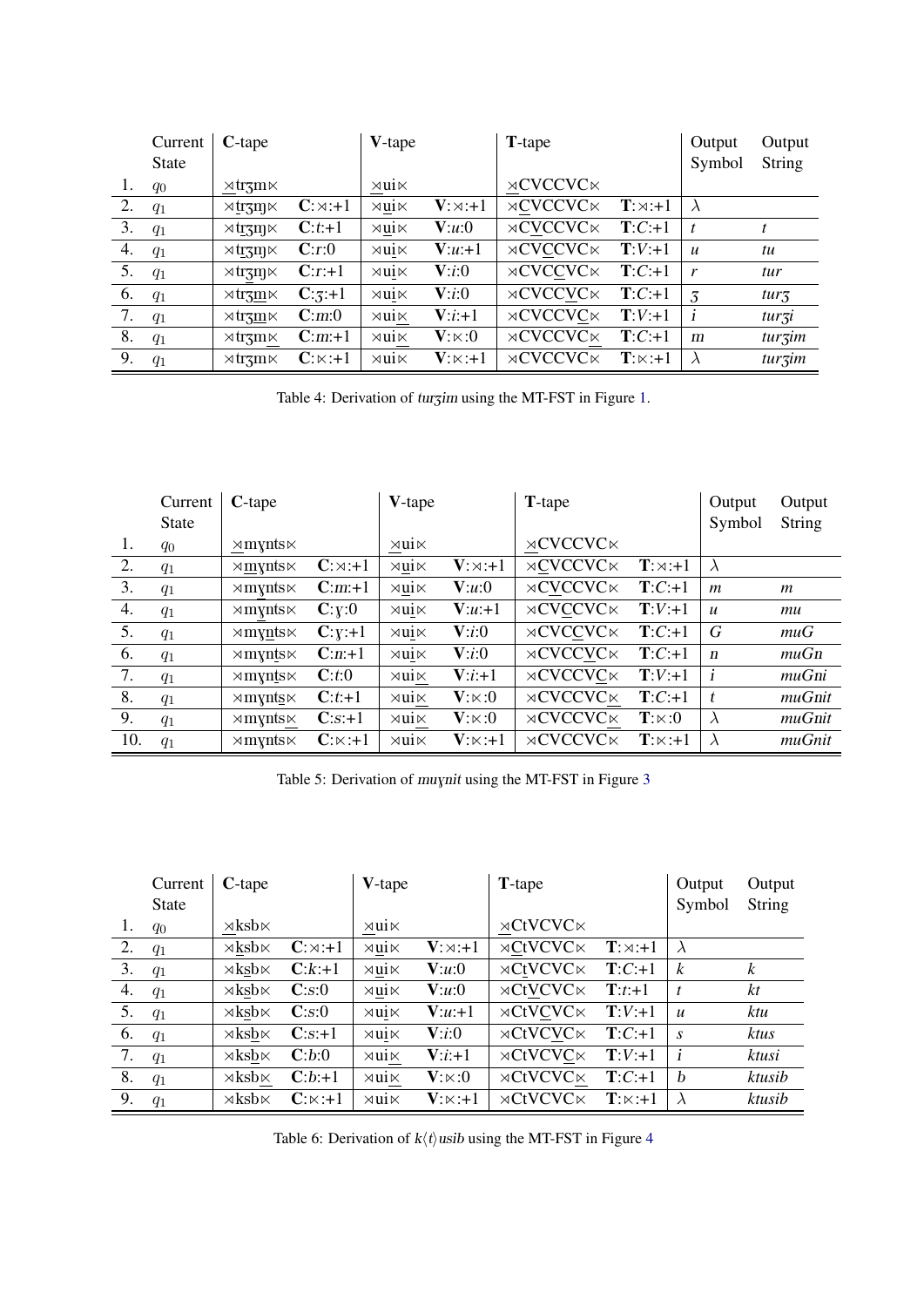<span id="page-13-0"></span>

Figure 5: MT-FST for 1-to-many slot-filling with final spread of vowels

<span id="page-13-1"></span>

|    | Current<br><b>State</b> | C-tape                  |                | V-tape                |                | T-tape                    |                        | Output<br>Symbol | Output<br>String |
|----|-------------------------|-------------------------|----------------|-----------------------|----------------|---------------------------|------------------------|------------------|------------------|
| 1. | $q_0$                   | $\rtimes$ kth $\ltimes$ |                | $\rtimes a\ltimes$    |                | $\rtimes$ CVCVC $\ltimes$ |                        |                  |                  |
| 2. | $q_1$                   | $\times$ ktb $\times$   | $C:\times :+1$ | $\rtimes$ a $\ltimes$ | $V:\times :+1$ | $\rtimes$ CVCVC $\ltimes$ | $\mathbf{T}:\times:+1$ |                  |                  |
| 3. | $q_1$                   | $\times$ ktb $\times$   | $C:k+1$        | $\rtimes a\ltimes$    | V:a:0          | $\rtimes$ CVCVC $\ltimes$ | $T:C+1$                | $\boldsymbol{k}$ | $\boldsymbol{k}$ |
| 4. | $q_2$                   | $\times$ ktb $\times$   | C: t: 0        | $\times$ a $\times$   | $V:a+1$        | $\rtimes$ CVCVC $\ltimes$ | $\mathbf{T}:V:+1$      | $\mathfrak a$    | ka               |
| 5. | $q_2$                   | $\times$ ktb $\times$   | $C:t+1$        | $\rtimes a\ltimes$    | $V:\ltimes:0$  | $\rtimes$ CVCVC $\ltimes$ | $\mathbf{T}:t:+1$      | t                | kat              |
| 6. | $q_2$                   | $\times$ ktb $\times$   | C:b:0          | xax.                  | $V:\Join:0$    | $\rtimes$ CVCVC $\ltimes$ | $\mathbf{T}:V:+1$      | $\mathfrak{a}$   | kata             |
| 7. | $q_2$                   | $\times$ ktb $\times$   | $C:b:+1$       | $\rtimes a\ltimes$    | $V:\ltimes:0$  | $\rtimes$ CVCVC $\ltimes$ | $T:C+1$                | $\boldsymbol{h}$ | katab            |
| 8. | $q_f$                   | $\rtimes$ kth $\ltimes$ | $C:\Join: +1$  | $\rtimes$ a $\ltimes$ | $C:\Join: +1$  | $\rtimes$ CVCVC $\ltimes$ | $\mathbf{T}:\Join:+1$  |                  | katab            |

Table 7: Derivation of katab using the MT-FST in Figure [5](#page-13-0)

<span id="page-13-2"></span>

|    | Current      | C-tape                  |                | V-tape                 |                | T-tape                                        |                        | Output           | Output           |
|----|--------------|-------------------------|----------------|------------------------|----------------|-----------------------------------------------|------------------------|------------------|------------------|
|    | <b>State</b> |                         |                |                        |                |                                               |                        | Symbol           | <b>String</b>    |
| 1. | $q_0$        | $\rtimes$ ktk $\ltimes$ |                | $\rtimes$ ui $\ltimes$ |                | $\rtimes$ CVC $\mu$ <sub>C</sub> VC $\ltimes$ |                        |                  |                  |
| 2. | $q_1$        | $\times$ ktk $\times$   | $C:\times: +1$ | $\times$ ui $\times$   | $V:\times: +1$ | $\rtimes$ CVC $\mu$ <sub>C</sub> VC $\ltimes$ | $\mathbf{T}:\Join:+1$  | $\lambda$        |                  |
| 3. | $q_2$        | $\times$ ktk $\times$   | $C:k+1$        | $\times$ ui $\times$   | V:u:0          | $\rtimes$ CVC $\mu$ <sub>C</sub> VC $\ltimes$ | $T:C+1$                | k                | $\boldsymbol{k}$ |
| 4. | $q_2$        | $\times$ ktk $\times$   | C:k:0          | $\times$ ui $\times$   | $V:u:+1$       | $\rtimes$ CVC $\mu$ <sub>C</sub> VC $\ltimes$ | $T:V:+1$               | $\boldsymbol{u}$ | ku               |
| 5. | $q_3$        | $\times$ ktk $\times$   | $C:t+1$        | $\times$ ui $\times$   | V:i:0          | $\rtimes$ CVC $\mu$ <sub>C</sub> VC $\ltimes$ | $T:C+1$                | $\mathbf{t}$     | kut              |
| 6. | $q_3$        | $\rtimes$ ktk $\ltimes$ | C:k:0          | $\times$ ui $\times$   | V:i:0          | $\rtimes$ CVC $\mu$ <sub>C</sub> VC $\ltimes$ | $\mathbf{T}:\mu_C:+1$  | $\boldsymbol{t}$ | kutt             |
| 7. | $q_3$        | $\times$ ktk $\times$   | C:k:0          | $\times$ ui $\times$   | $V: i: +1$     | $\rtimes$ CVC $\mu$ <sub>C</sub> VC $\ltimes$ | $T:V:+1$               | $\boldsymbol{i}$ | kutti            |
| 8. | $q_3$        | $\rtimes$ ktk $\ltimes$ | $C:k+1$        | $\times$ ui $\times$   | $V:\ltimes:0$  | $\rtimes$ CVC $\mu_C$ VC $\ltimes$            | $T:C+1$                | k                | kuttik           |
| 9. | $q_f$        | $\rtimes$ ktk $\ltimes$ | $C:\Join: +1$  | $\times$ ui $\times$   | $V:\Join: +1$  | $\rtimes$ CVC $\mu$ <sub>C</sub> VC $\ltimes$ | $\mathbf{T}:\Join: +1$ | $\lambda$        | kuttik           |

Table 8: Derivation of kuttik using the MT-FST in Figure [6](#page-14-0)